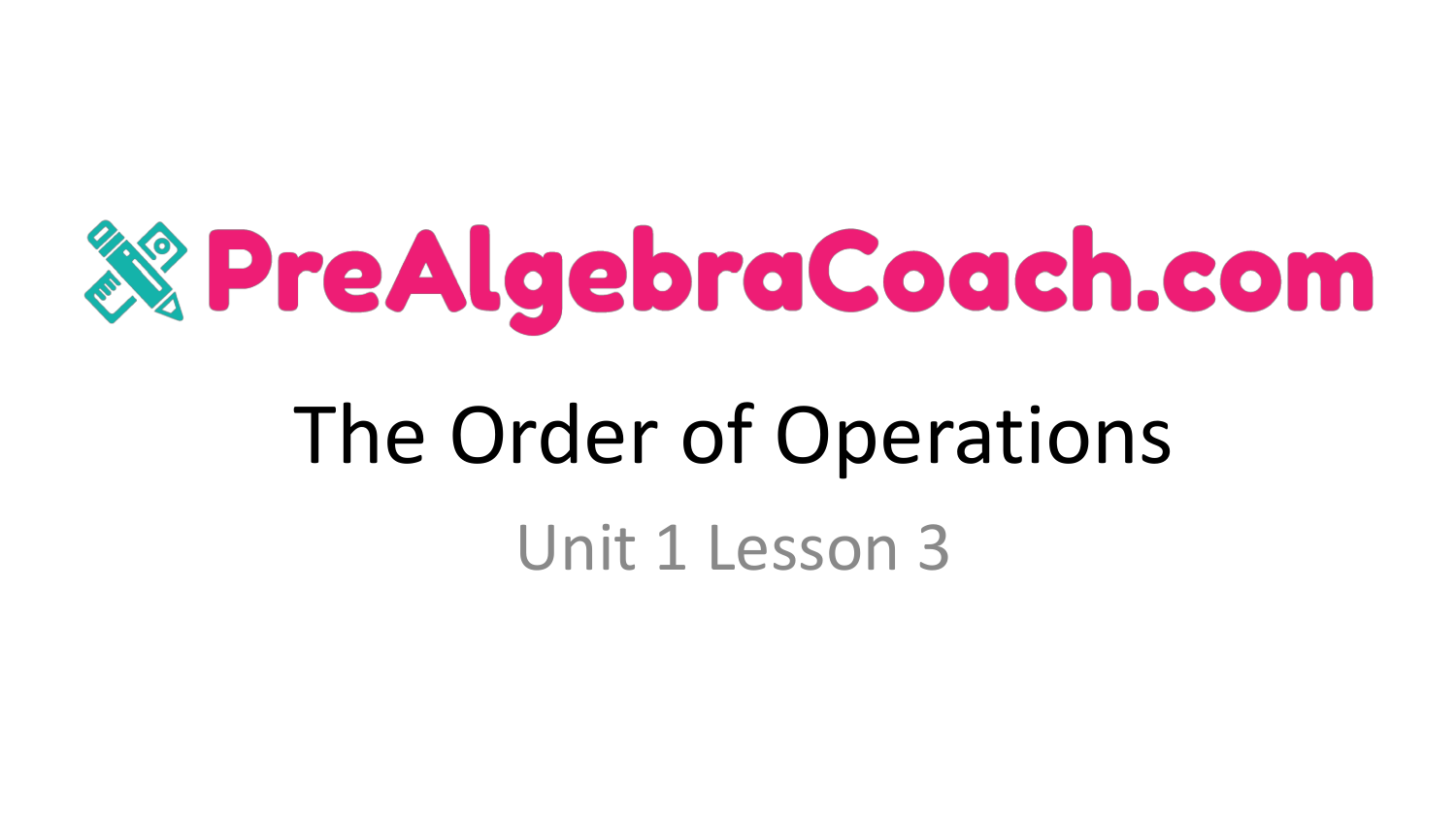### **Students will be able to:**

### Perform arithmetic operations, including those involving whole-number exponents, in the conventional order.

### **Key Vocabulary:**

Parentheses, exponents, multiplication, division, addition subtraction

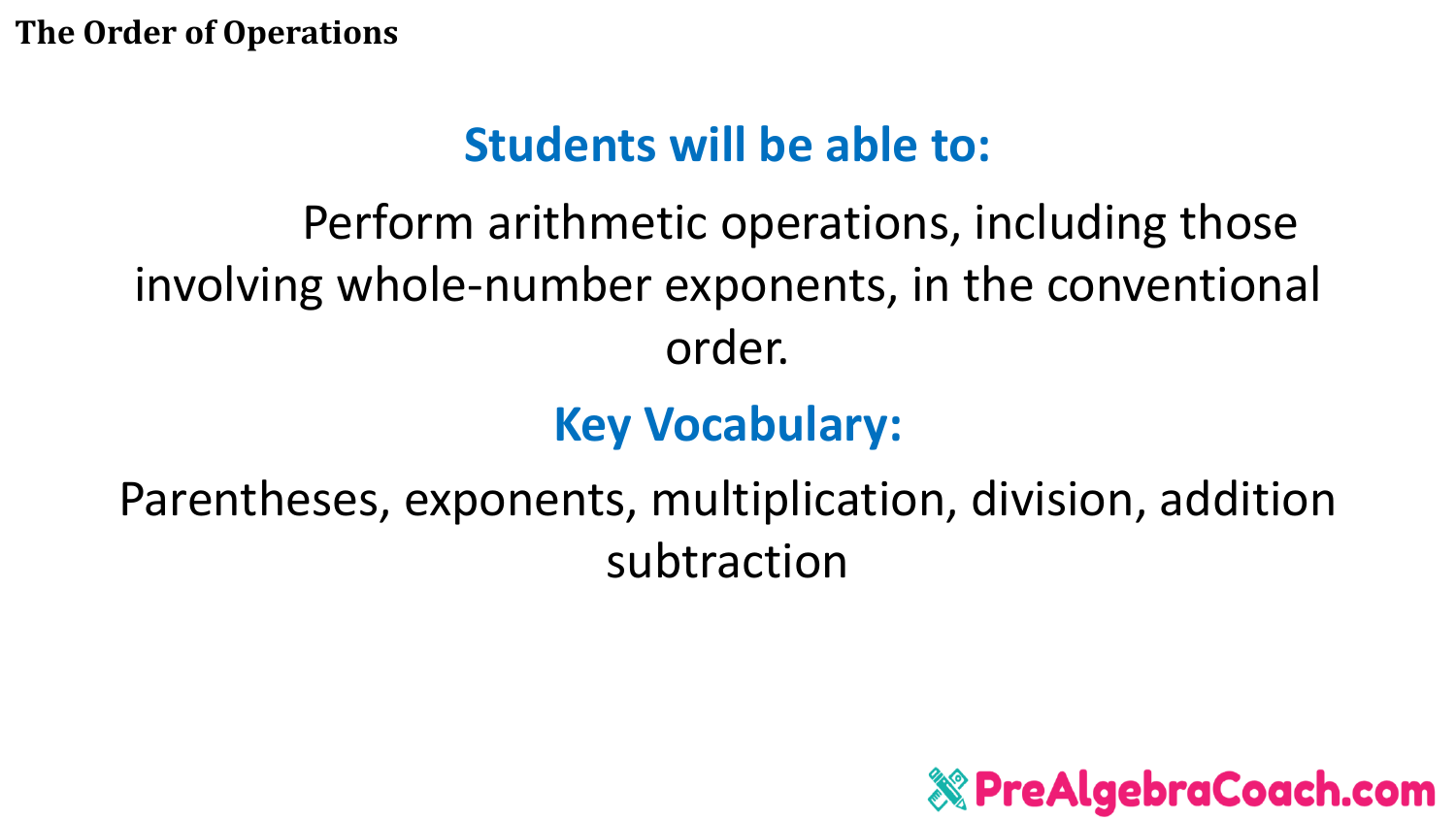- When we evaluate expressions, we use one set of rules so that everyone arrives at the same correct answer.
- The rules used for simplifying numerical expressions are called **order of operations**.

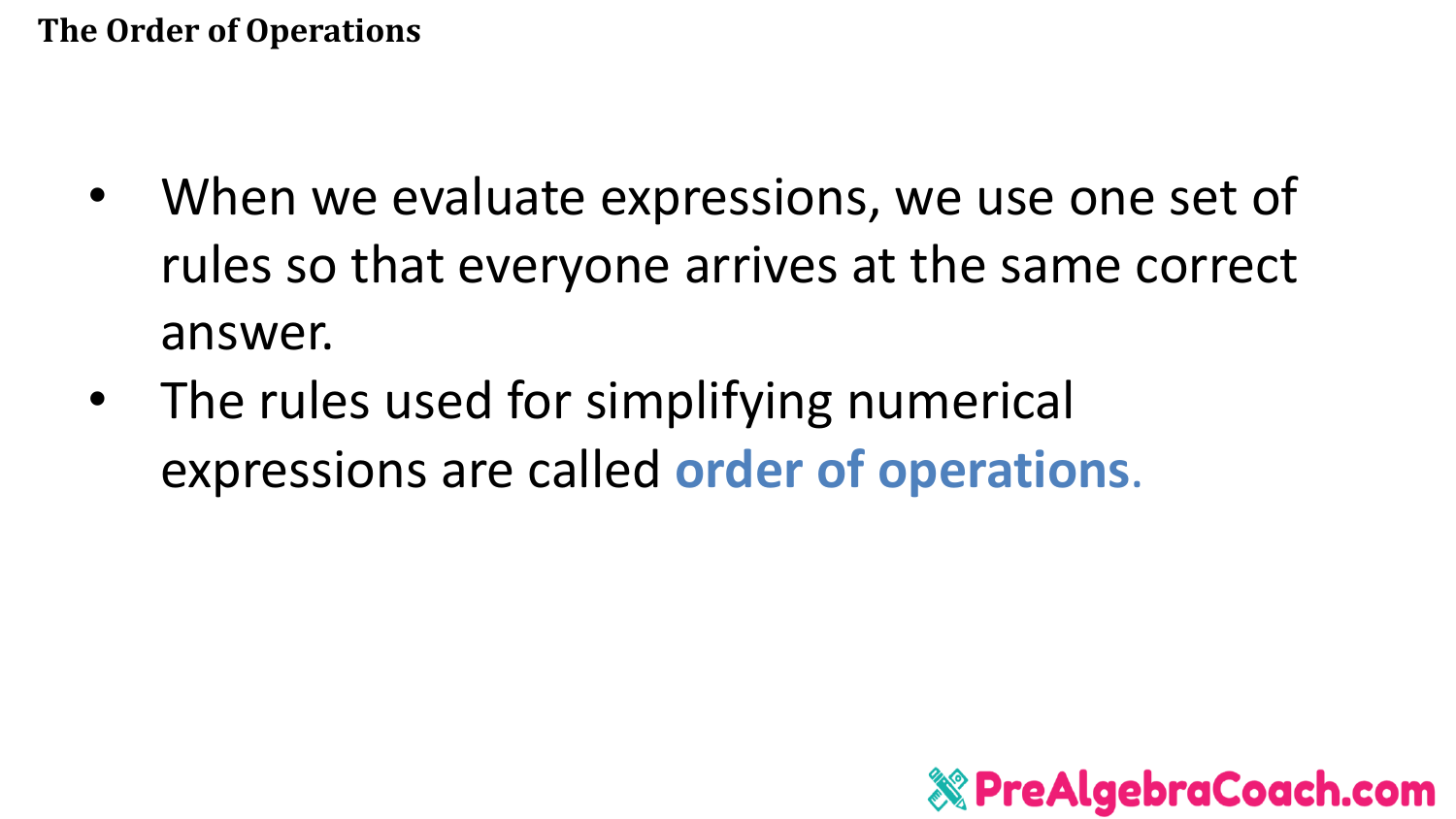- These rules are based on doing the most powerful operations first (exponents), then the less powerful ones (multiplication and division, going from left to right), and finally, the least powerful ones last (addition and subtraction, going from left to right).
- Grouping symbols, like parentheses, tell us to evaluate whatever is inside them before moving on.

### **External properties PreAlgebraCoach.com**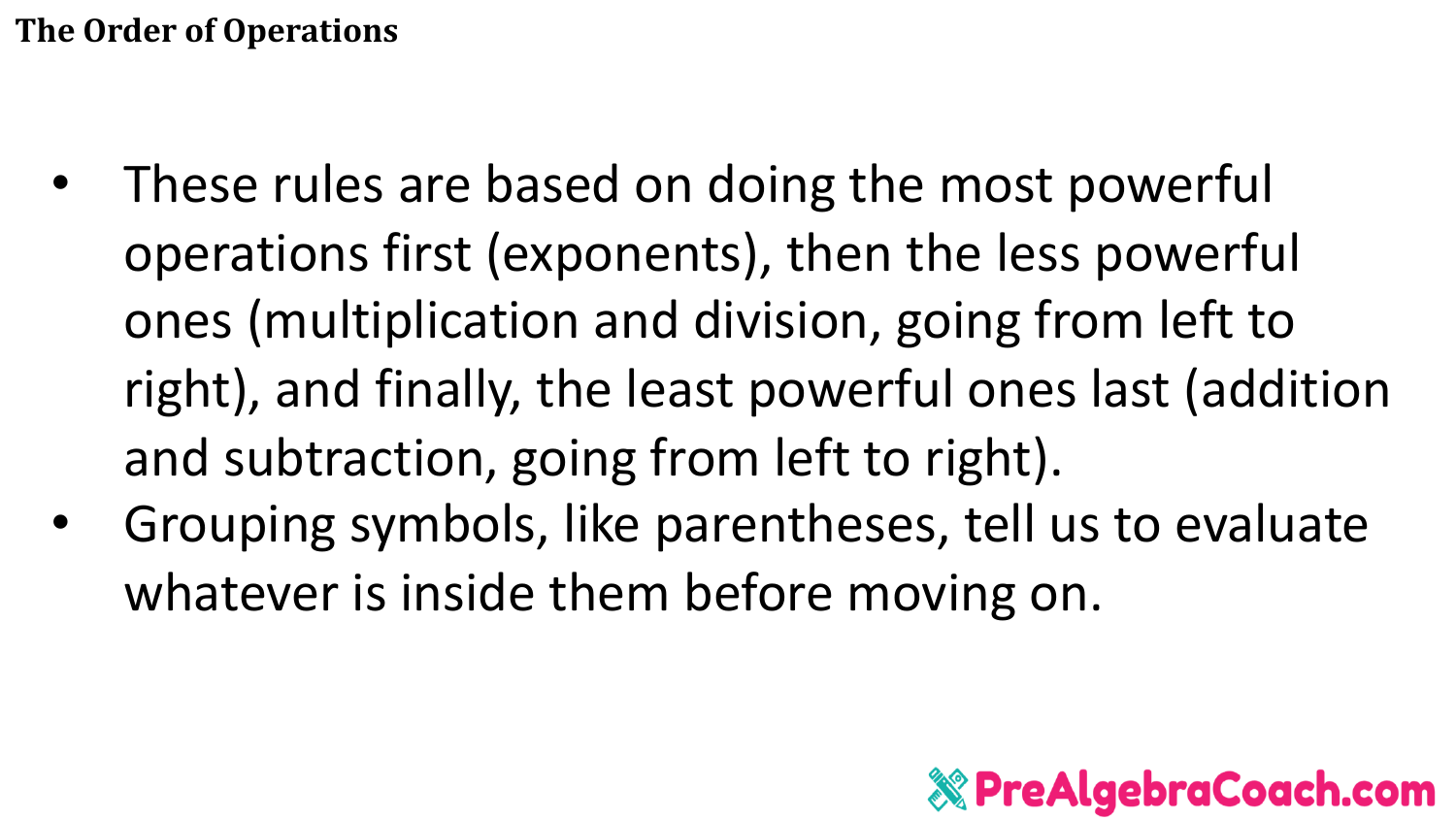• You can remember the order of operations with the acronym **PEMDAS.**

| Please      | <b>Excuse</b> | <b>My</b>      | Dear     | Aunt                             | Sally       |  |  |
|-------------|---------------|----------------|----------|----------------------------------|-------------|--|--|
| Parentheses | Exponents     | Multiplication | Division | Additio                          | Subtraction |  |  |
| P           |               | M              |          |                                  |             |  |  |
|             |               |                |          | <b>&amp; PreAlgebraCoach.com</b> |             |  |  |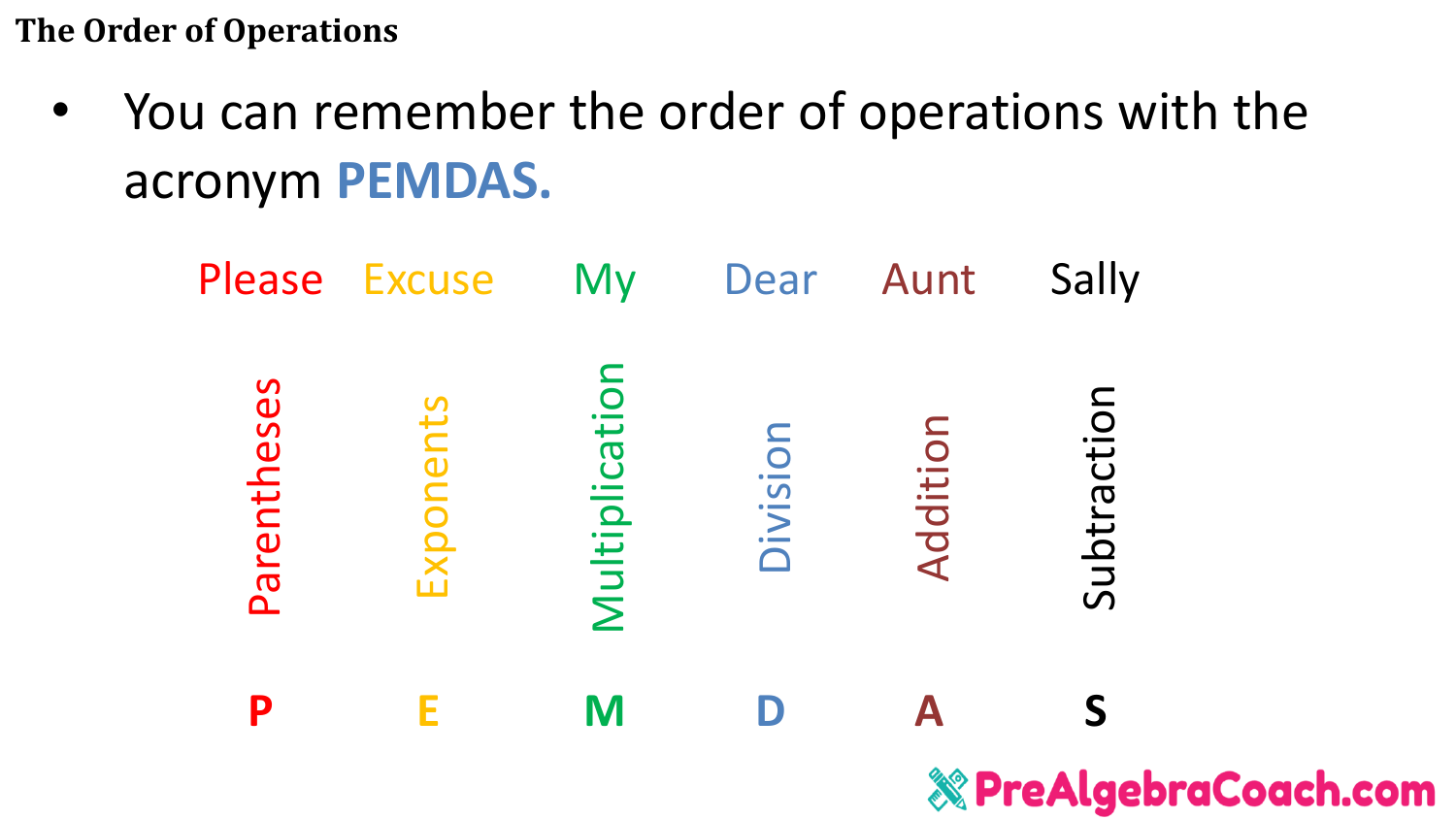## *Expressions with Only Addition, Subtraction, Multiplication, and Division*

- Multiplication and division are evaluated first, from left to right.
- Addition and subtraction are always evaluated last, from left to right.

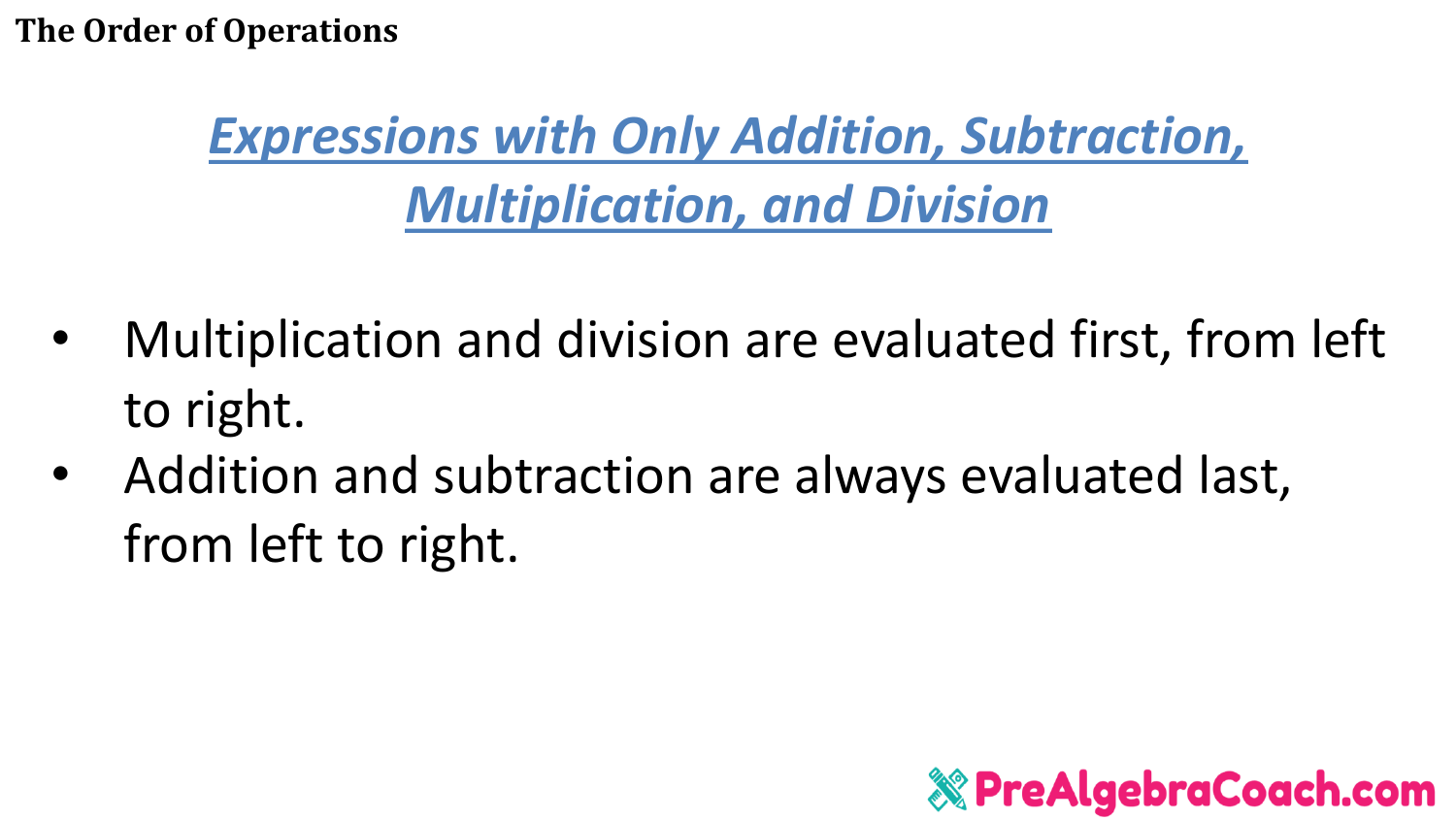**Sample Problem 1: Find the value of each numerical** expression. Follow the order of operations when finding each value.

a. 
$$
16-12 \div 2 + 4 =
$$

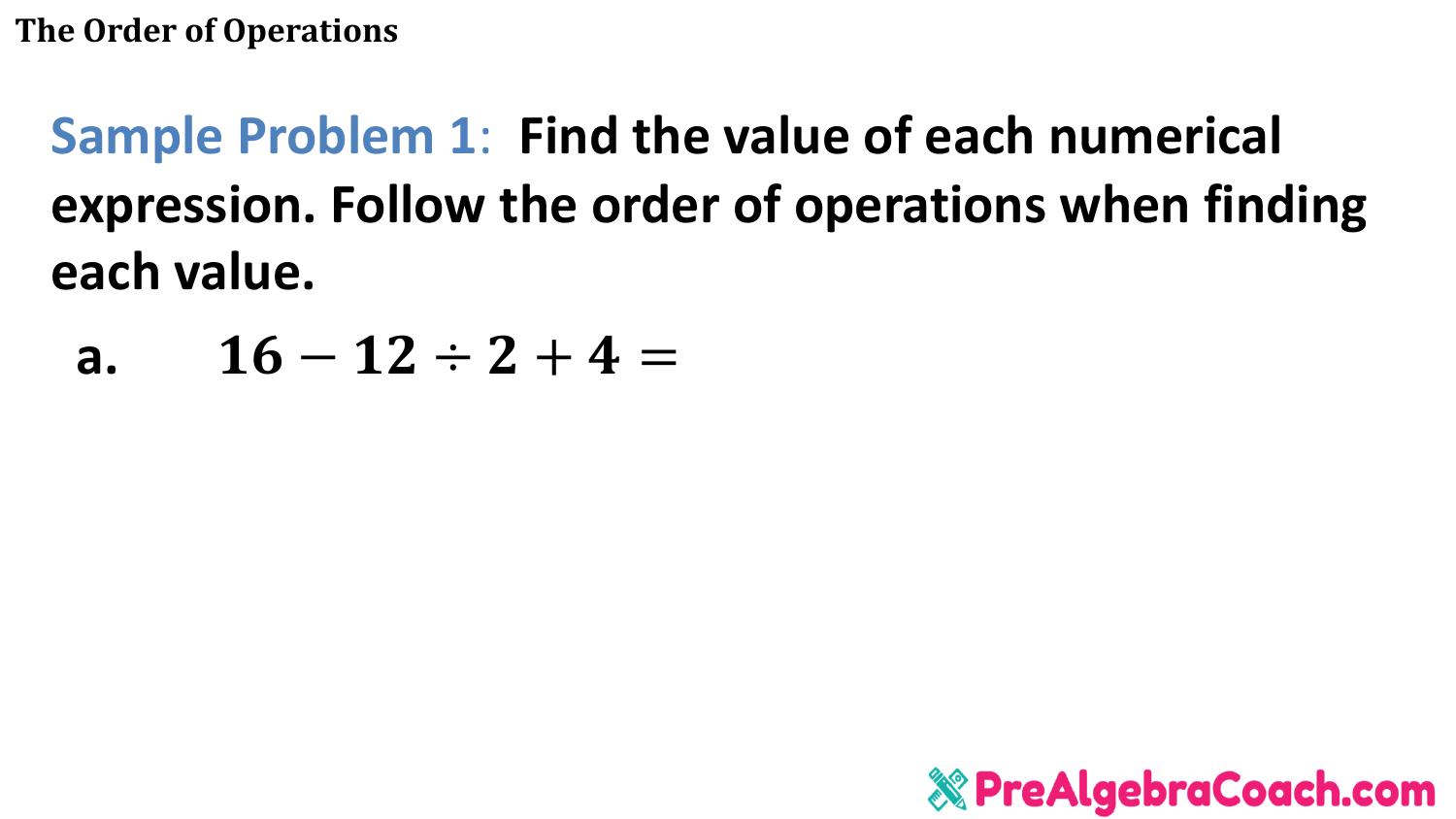**Sample Problem 1**: **Find the value of each numerical expression. Follow the order of operations when finding each value.**

- **a.**  $16 12 \div 2 + 4 =$ 
	- $= 16 6 + 4 =$
	- $= 10 + 4 =$
	- $= 16$

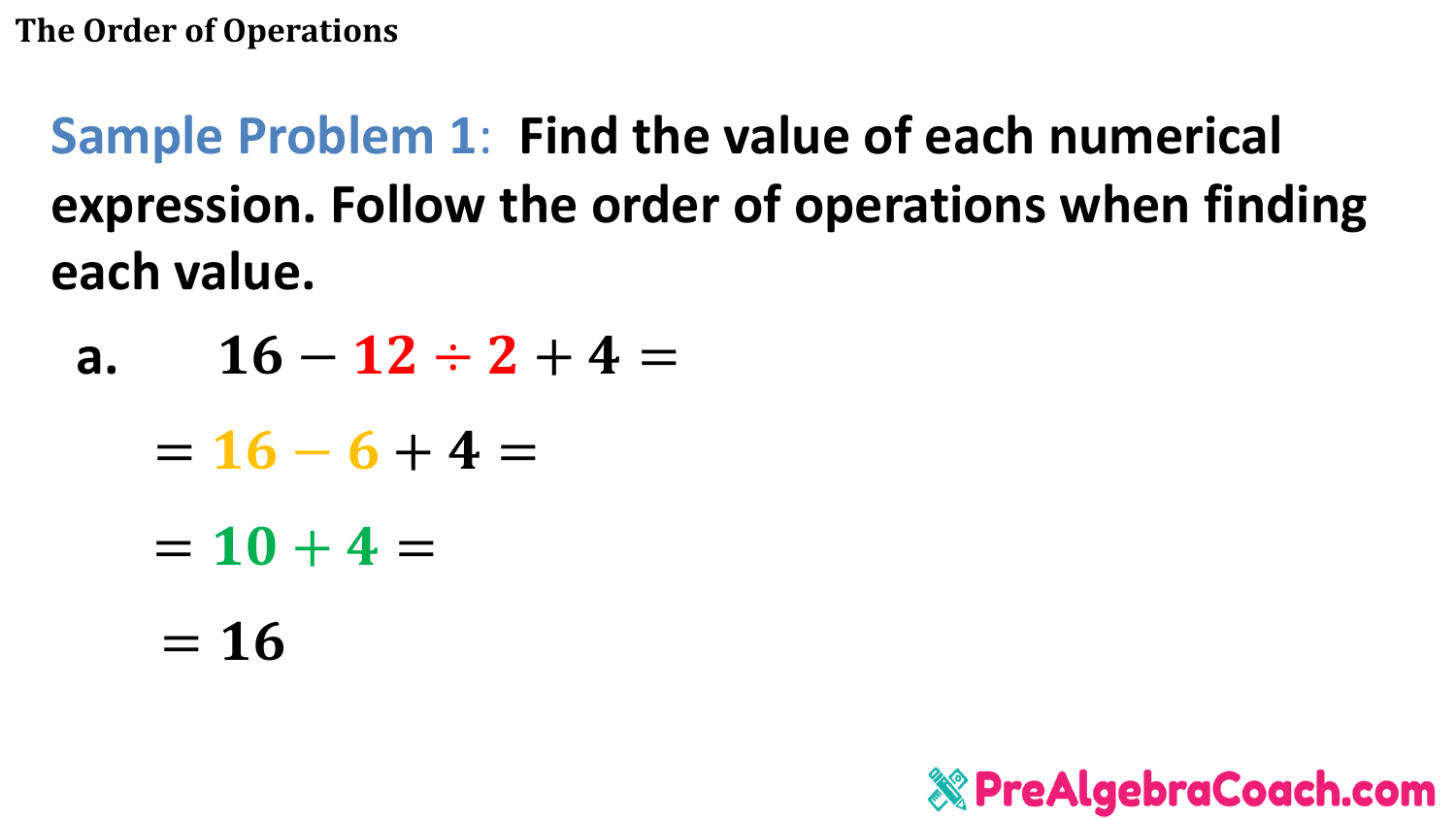Sample Problem 1: Find the value of each numerical expression. Follow the order of operations when finding each value.

b.  $196 * 10 - 26 =$ 

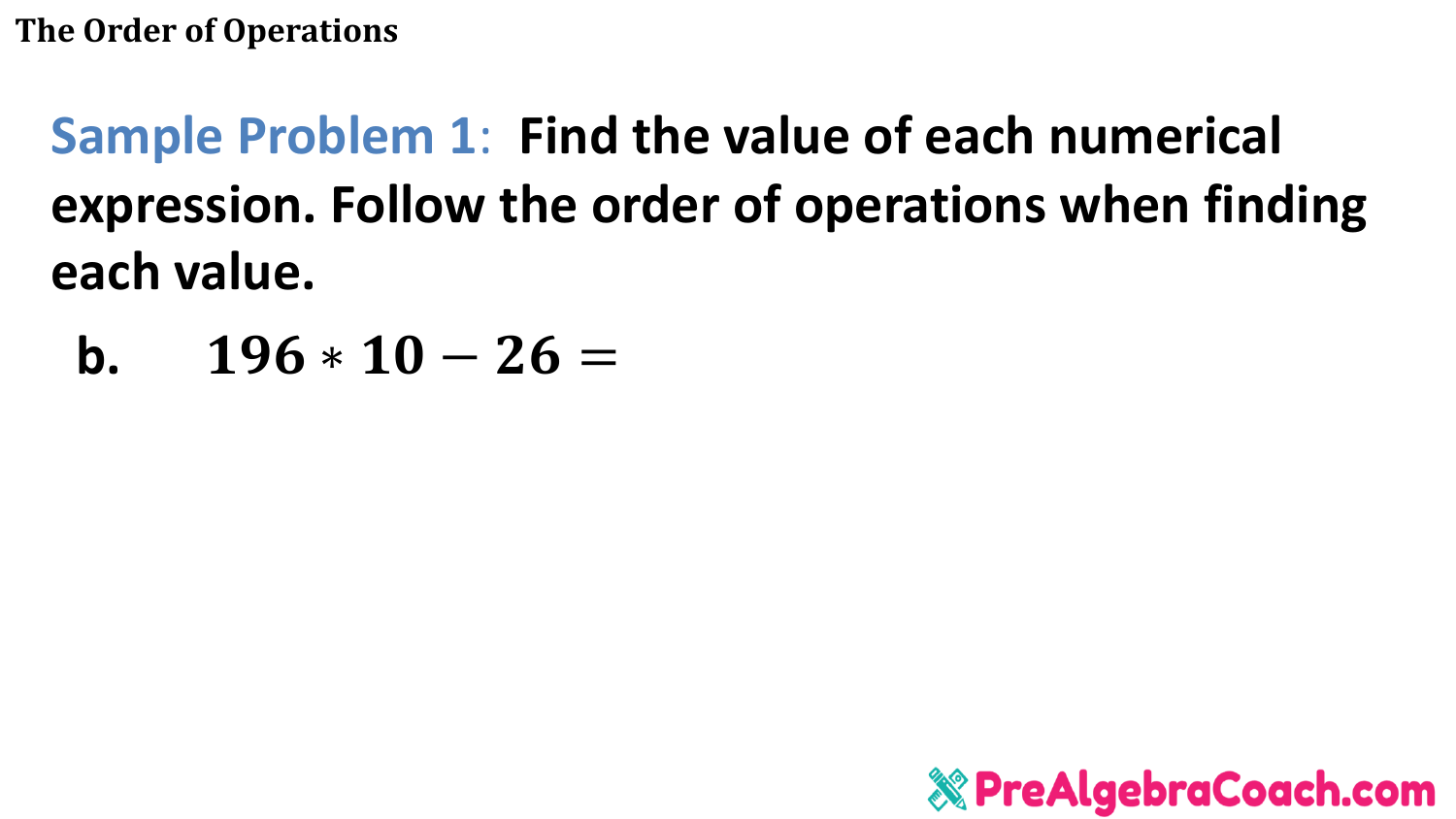**Sample Problem 1**: **Find the value of each numerical expression. Follow the order of operations when finding each value.**

- **b.**  $196 * 10 26 =$ 
	- $= 1,960 26 =$
	- $= 1,934$

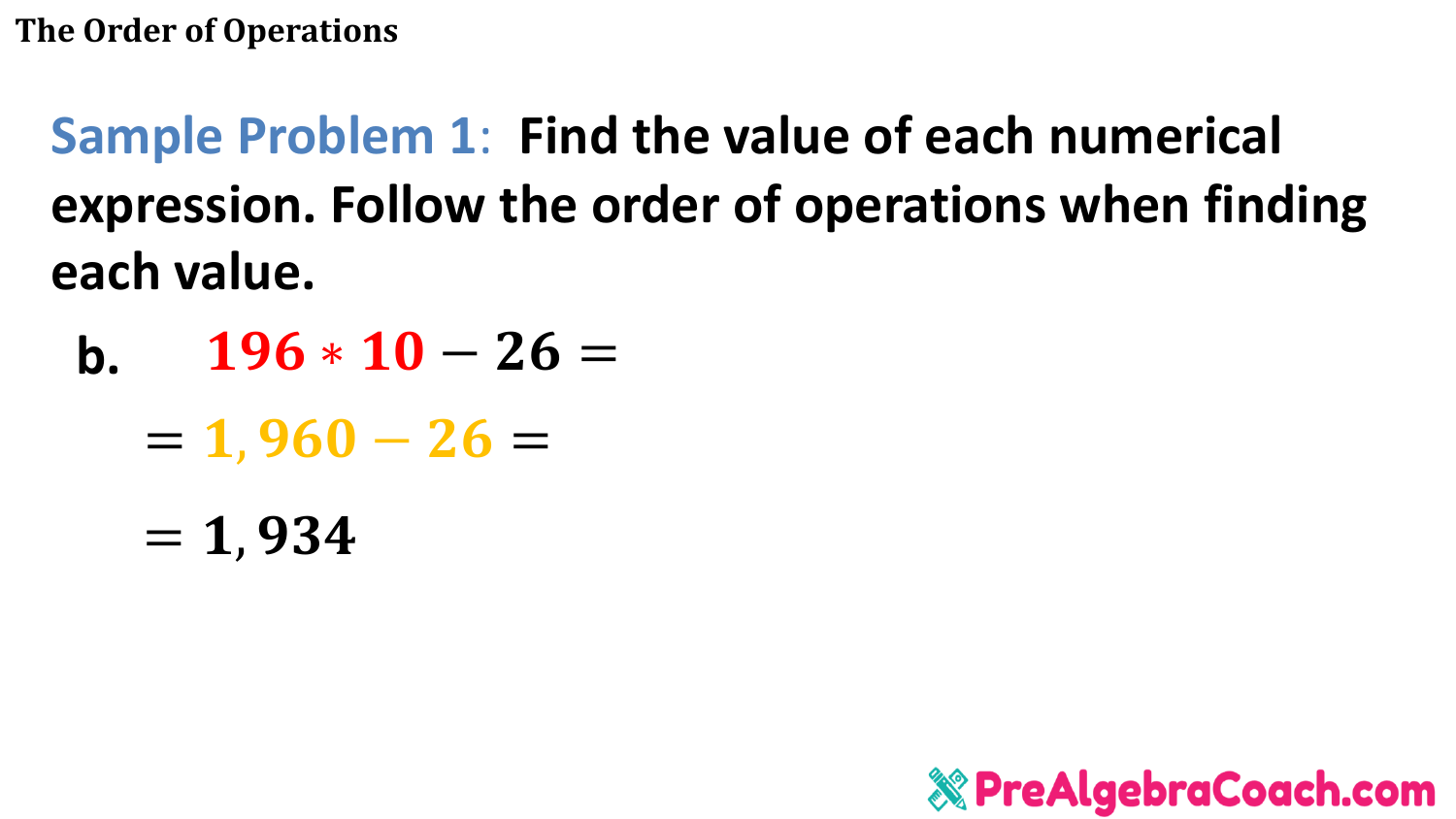Sample Problem 1: Find the value of each numerical expression. Follow the order of operations when finding each value.

c. 
$$
100 * 2 \div 40 - 16 \div 4 =
$$

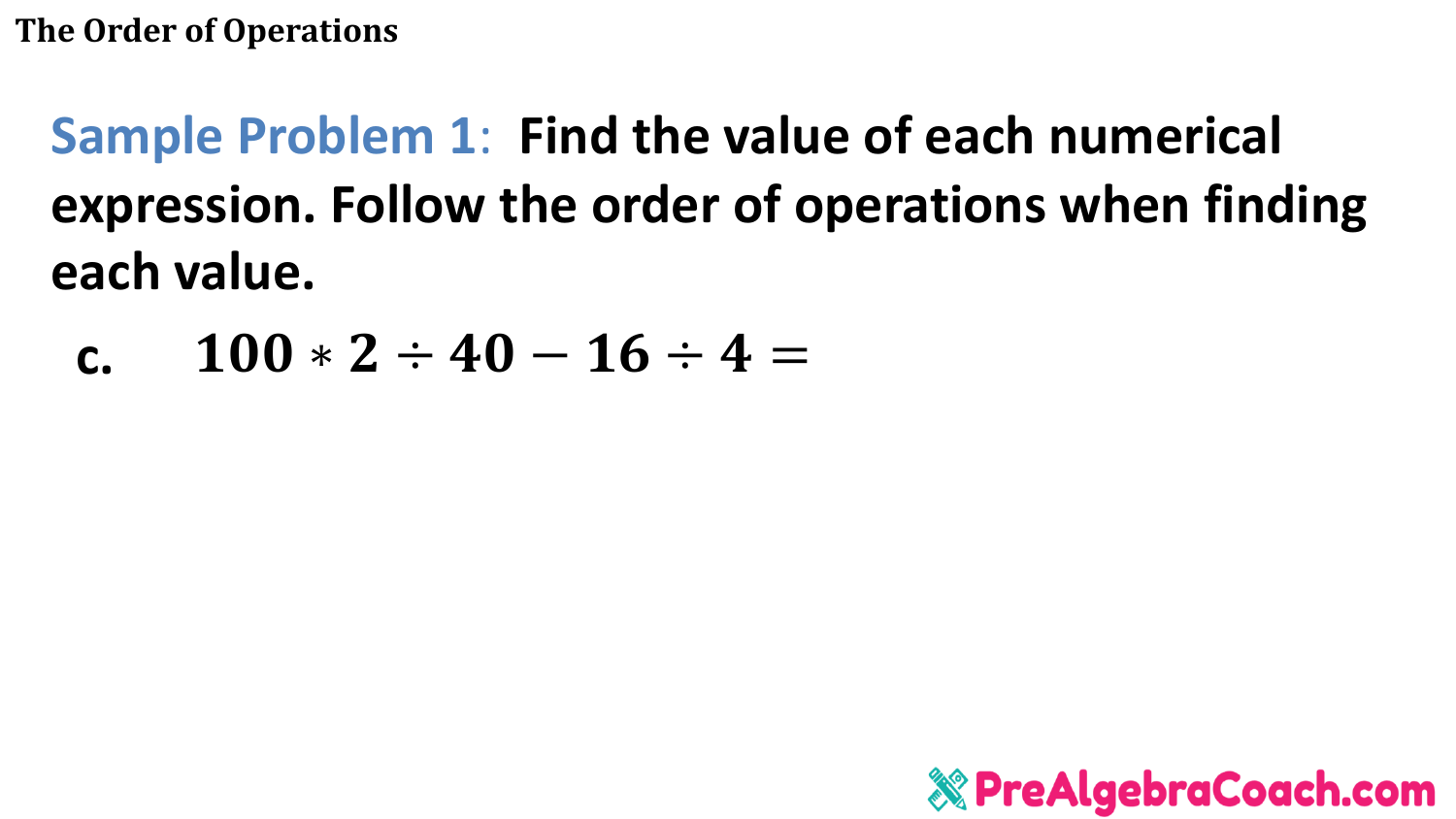Sample Problem 1: Find the value of each numerical expression. Follow the order of operations when finding each value.

- $100 * 2 \div 40 16 \div 4 =$  $\mathbf{C}$ 
	- $= 200 \div 40 4 =$
	- $= 5 4 =$
	- $= 1$

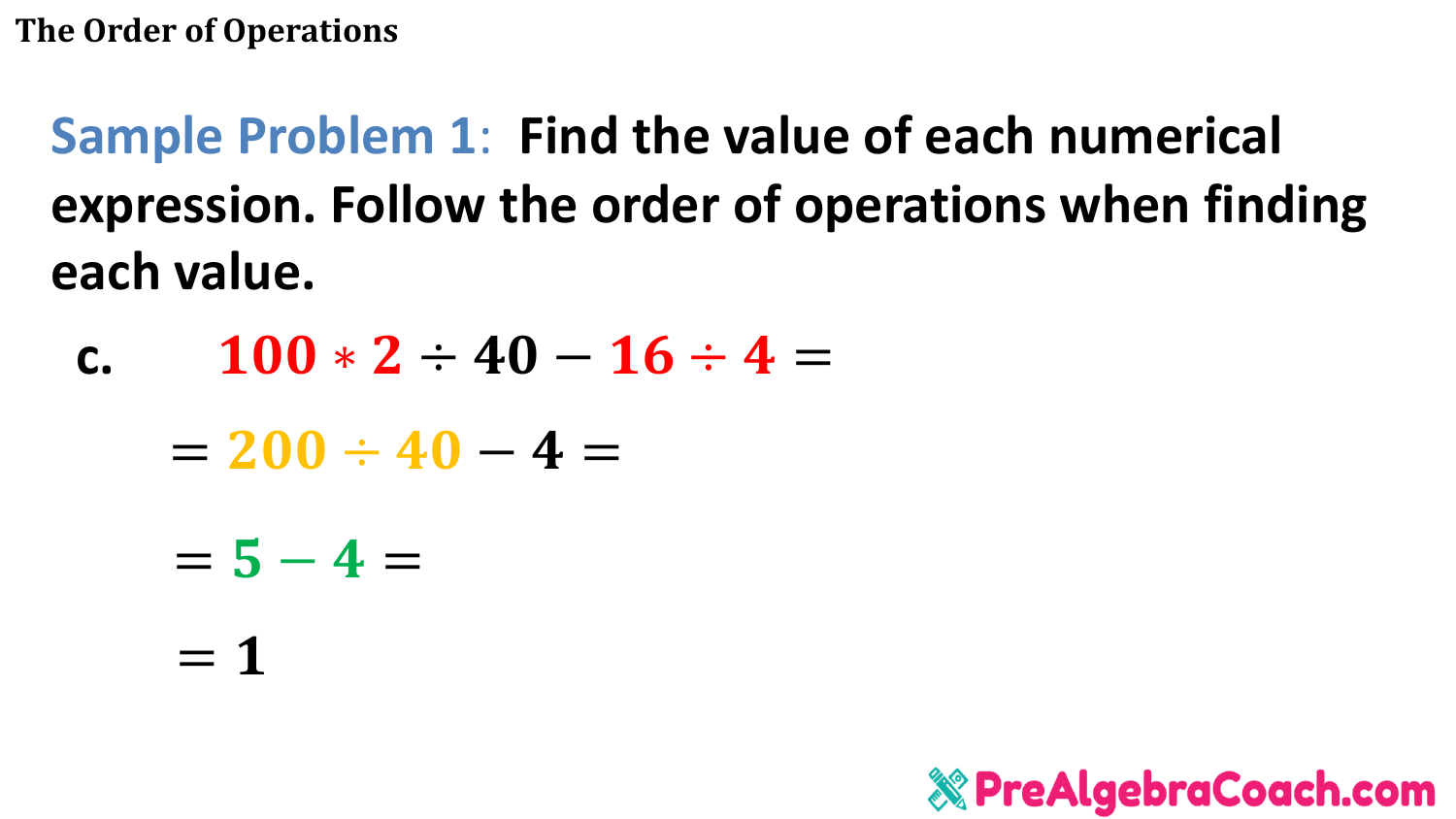### **Expressions with Four Operations and Exponents**

- Exponents are more powerful than multiplication or division.
- If exponents are present in an expression, they are evaluated before any multiplication or division.

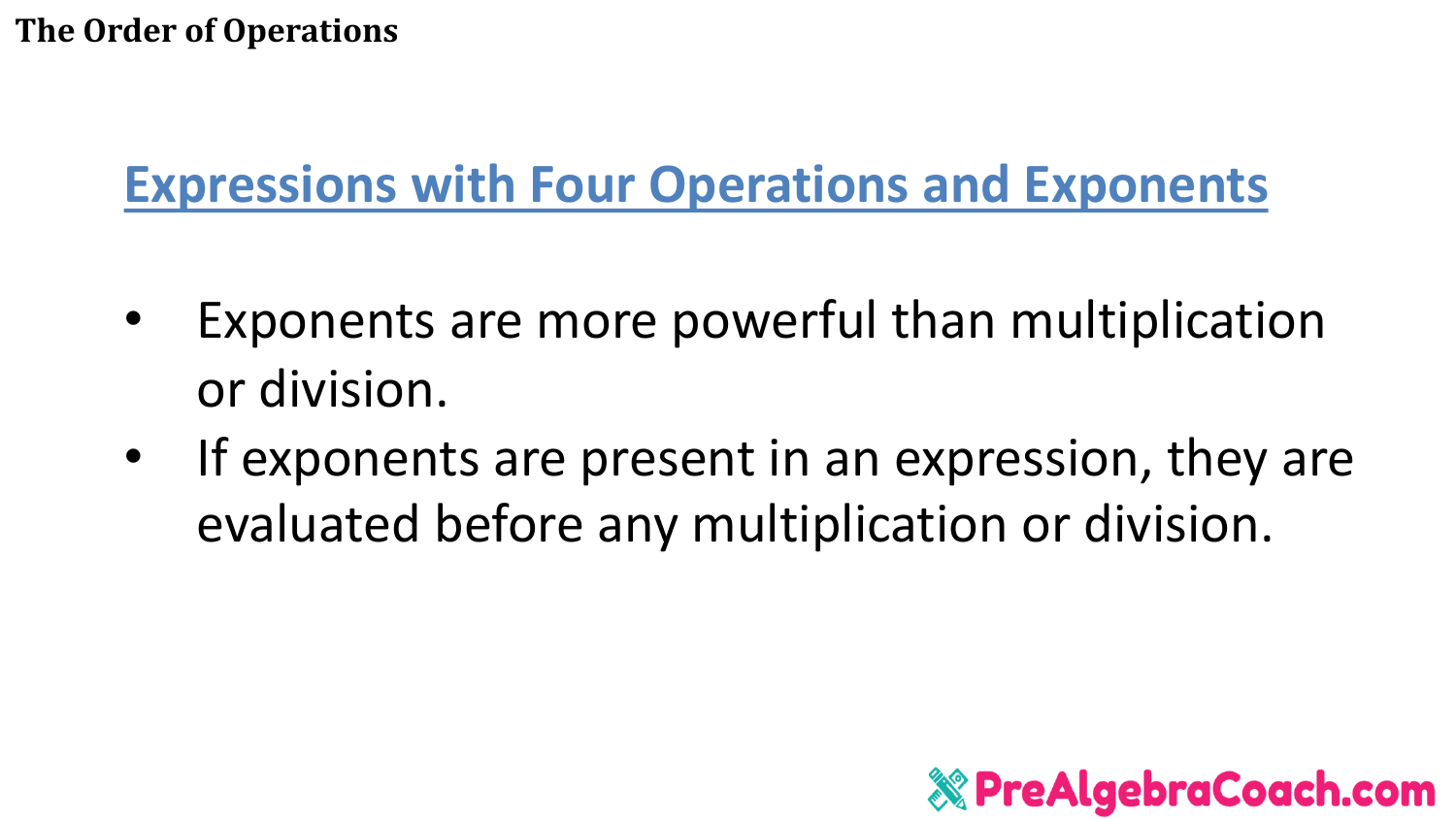## Sample Problem 2: Find the value of each numerical expression. Follow the order of operations when finding each value.

a. 
$$
56-12^2 \div 6 + 4 =
$$

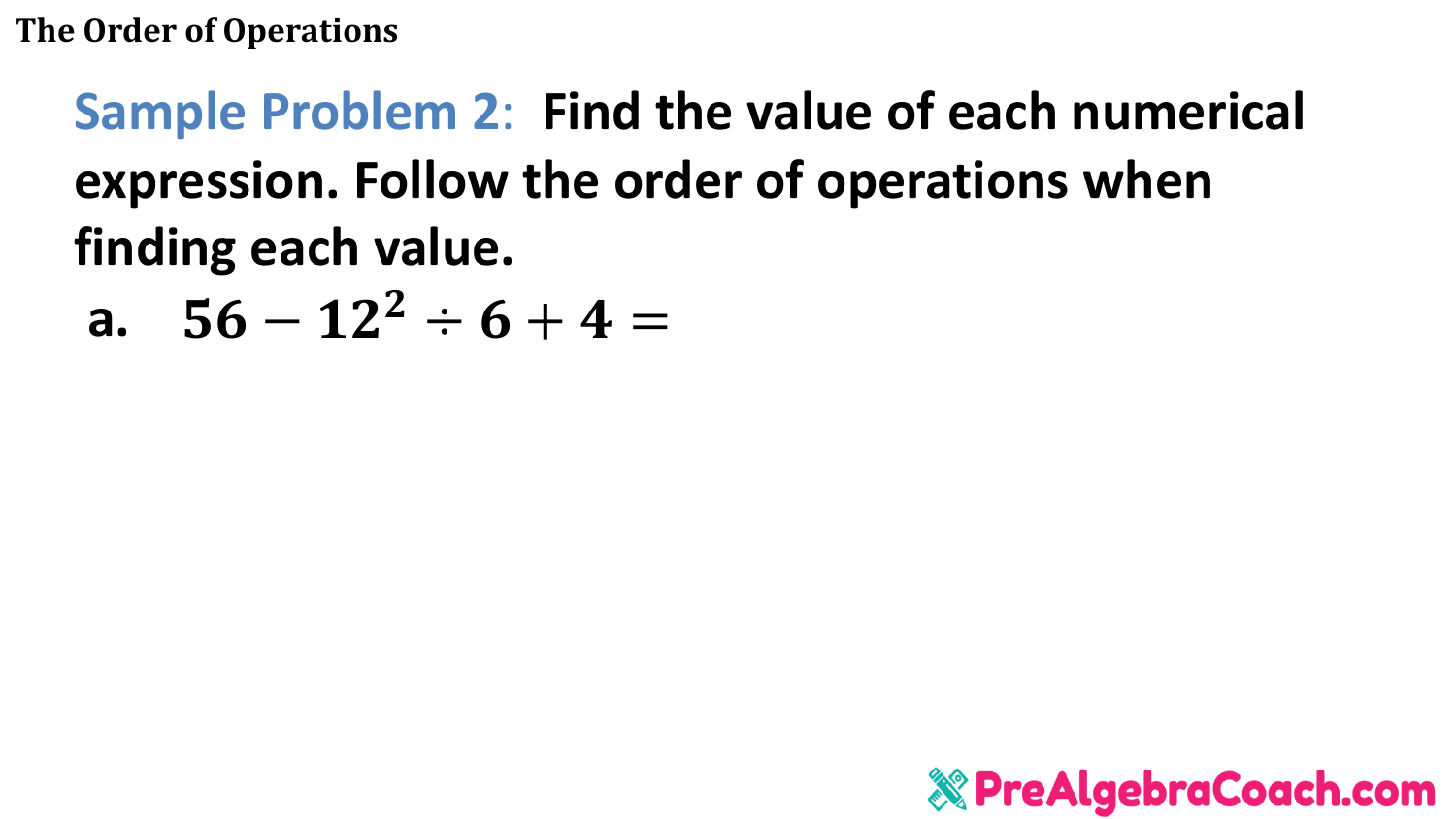## **Sample Problem 2**: **Find the value of each numerical expression. Follow the order of operations when finding each value.**

a. 
$$
56 - 12^2 \div 6 + 4 =
$$

$$
= 56 - 144 \div 6 + 4 =
$$

- $= 56 24 + 4 =$
- $= 32 + 4 =$
- $= 36$

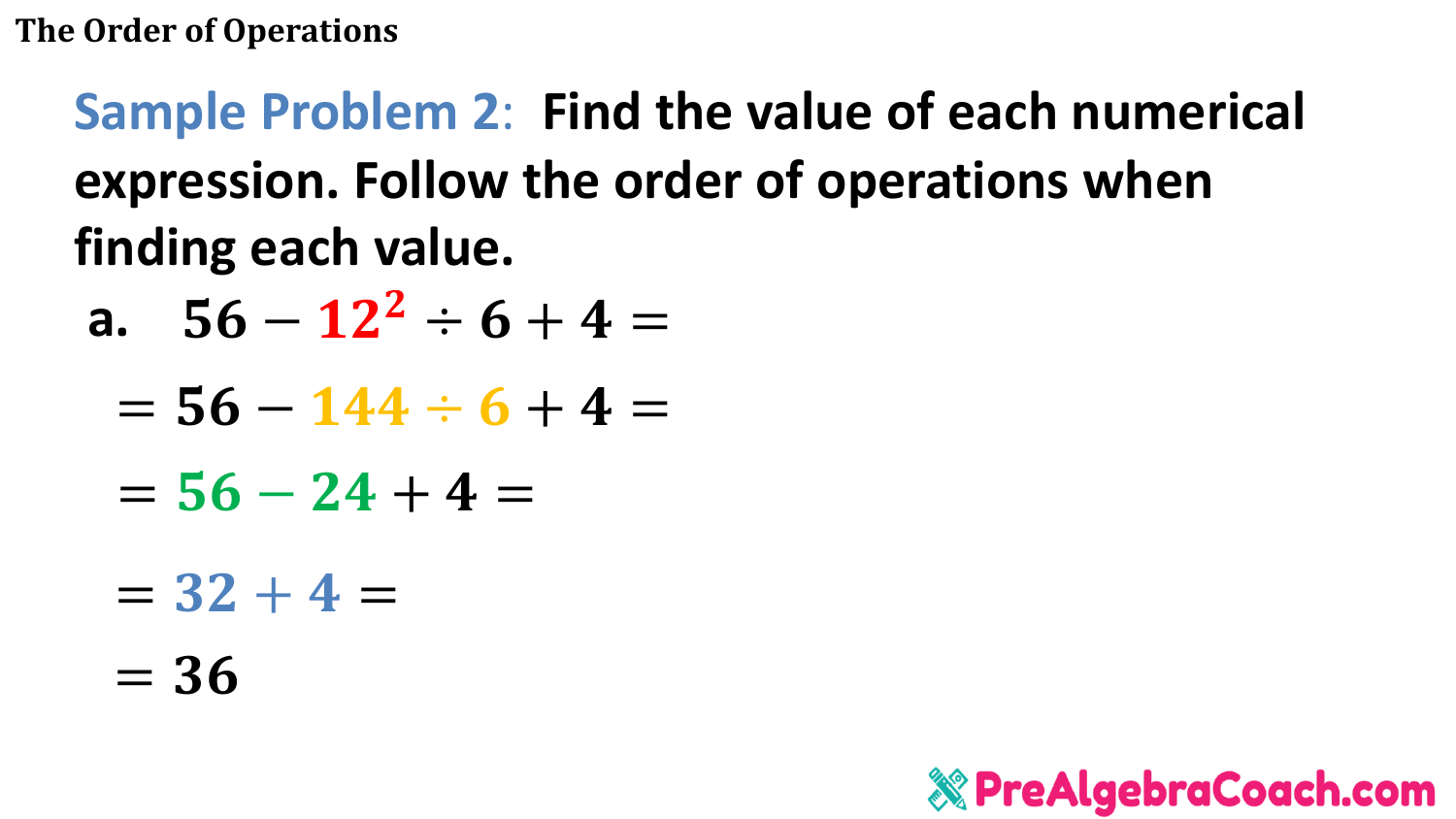## Sample Problem 2: Find the value of each numerical expression. Follow the order of operations when finding each value.

 $13^2 * 10 - 15^2 \div 25 =$  $h_{\cdot}$ 

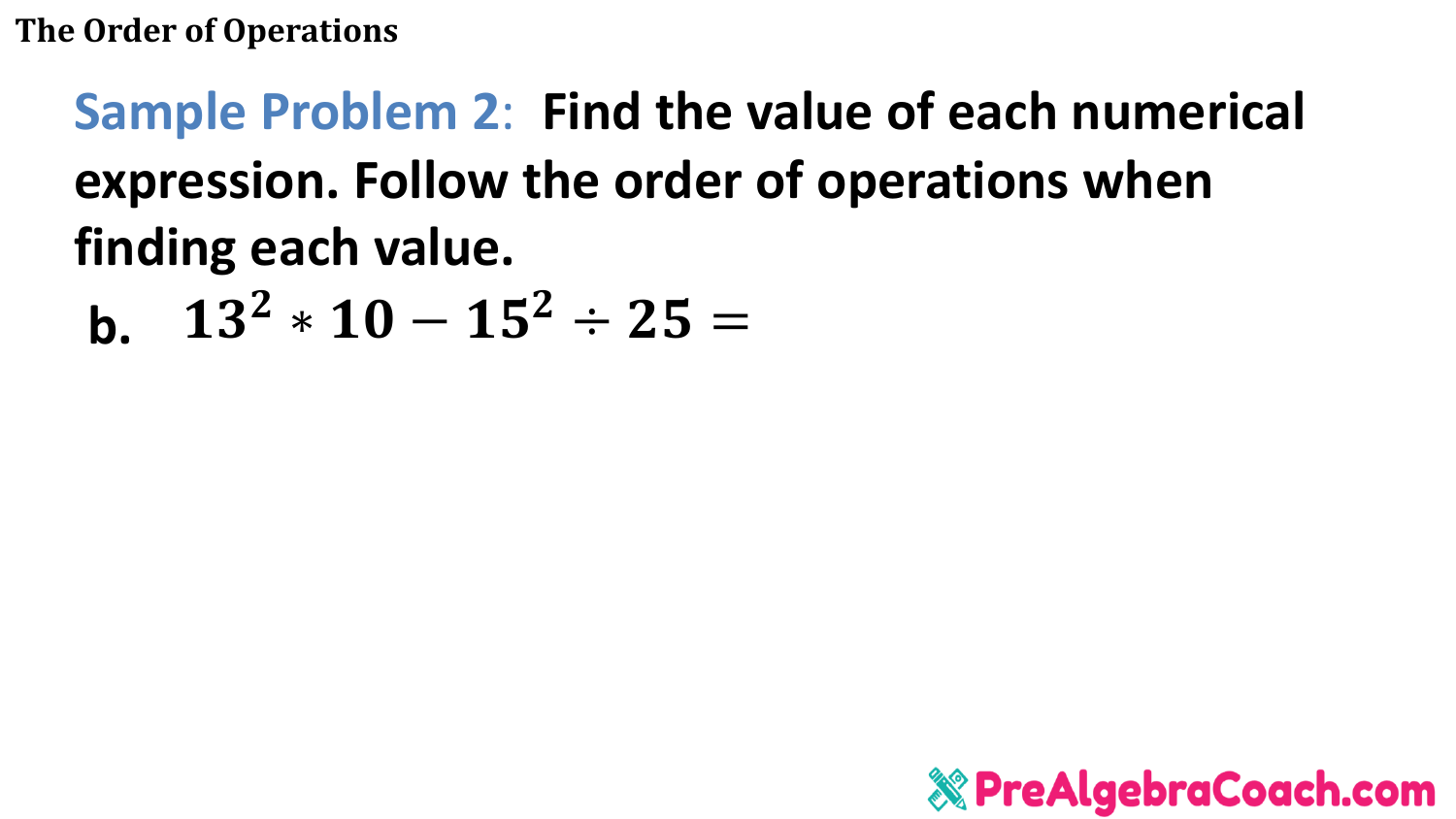## Sample Problem 2: Find the value of each numerical expression. Follow the order of operations when finding each value.

- b.  $13^2 \times 10 15^2 \div 25 =$ 
	- $= 169 * 10 225 \div 25 =$
	- $= 1,690 9 =$
	- $= 1,681$

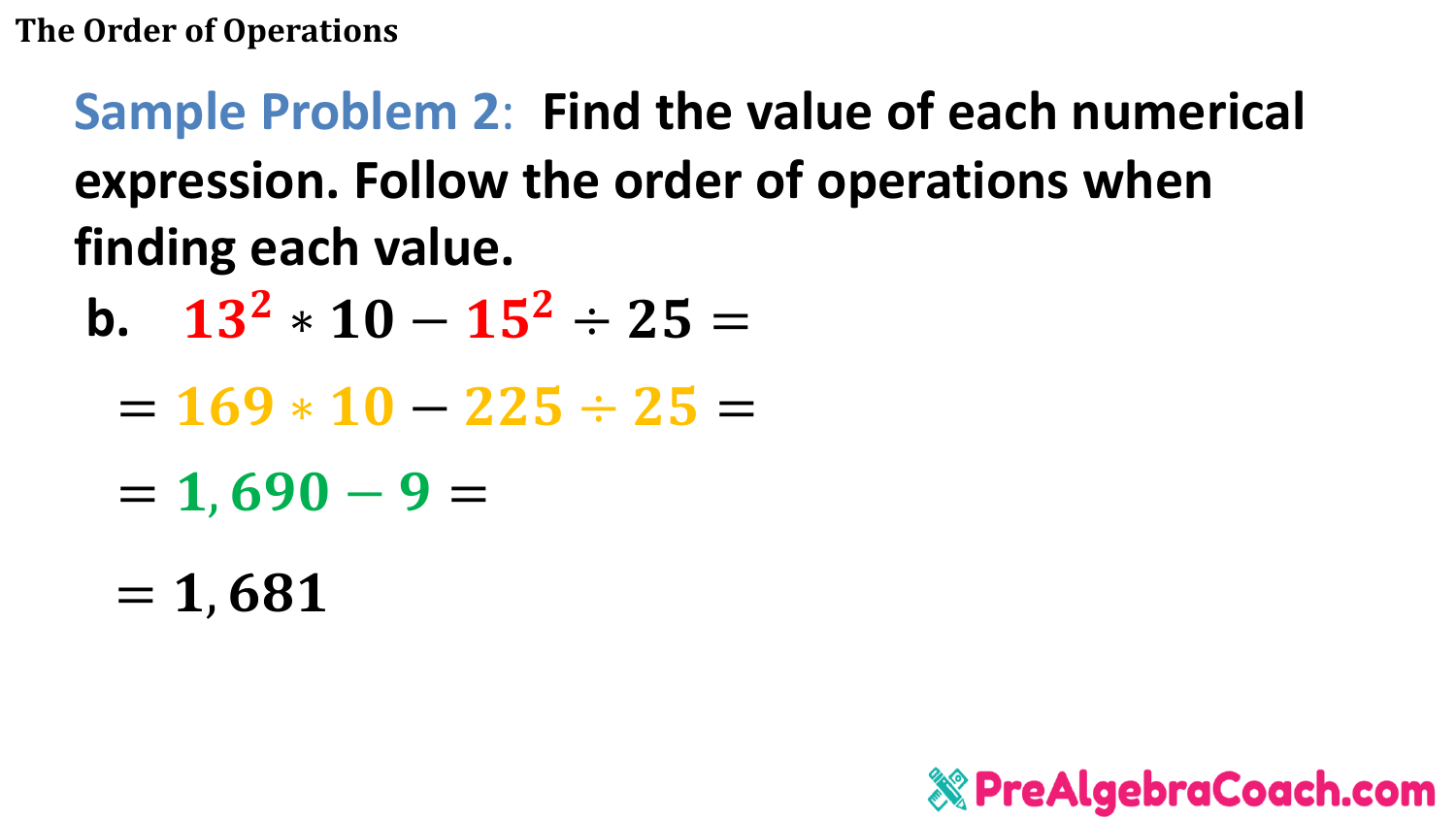## Sample Problem 2: Find the value of each numerical expression. Follow the order of operations when finding each value.

c. 
$$
125 + 216 \div 36 - 4^2 \times 6 =
$$

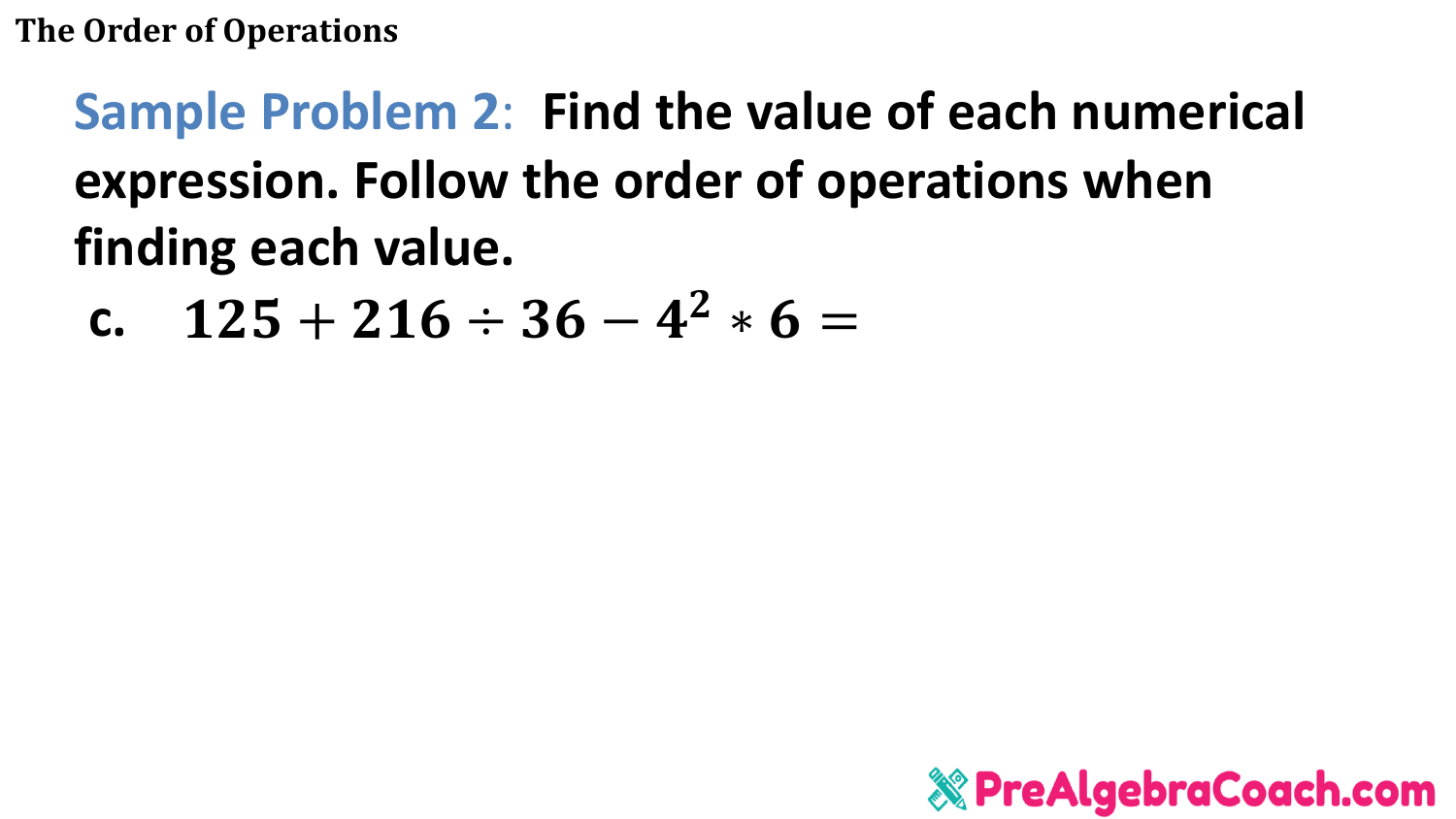## **Sample Problem 2**: **Find the value of each numerical expression. Follow the order of operations when finding each value.**

- c.  $125 + 216 \div 36 4^2 * 6 =$ 
	- $= 125 + 216 \div 36 16 * 6 =$
	- $= 125 + 6 96 =$
	- $= 131 96 =$
	- $= 35$

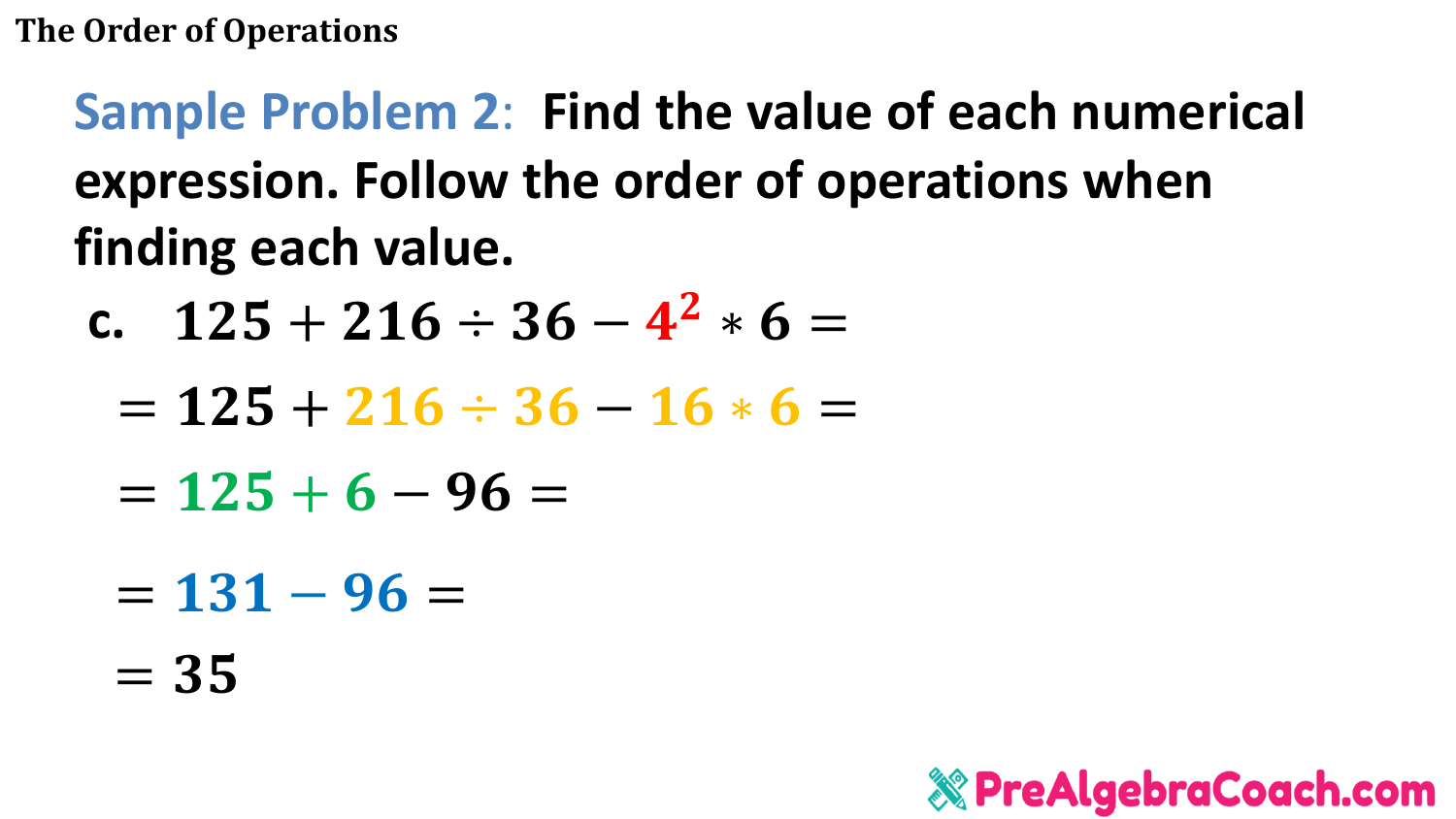### **Expressions with Parentheses**

- The last important rule in the order of operations involves grouping symbols, usually parentheses.
- These tell us that in certain circumstances or scenarios, we need to do things out of the usual order. Operations inside grouping symbols are always evaluated first, before exponents and any operations.

### **X PreAlgebraCoach.com**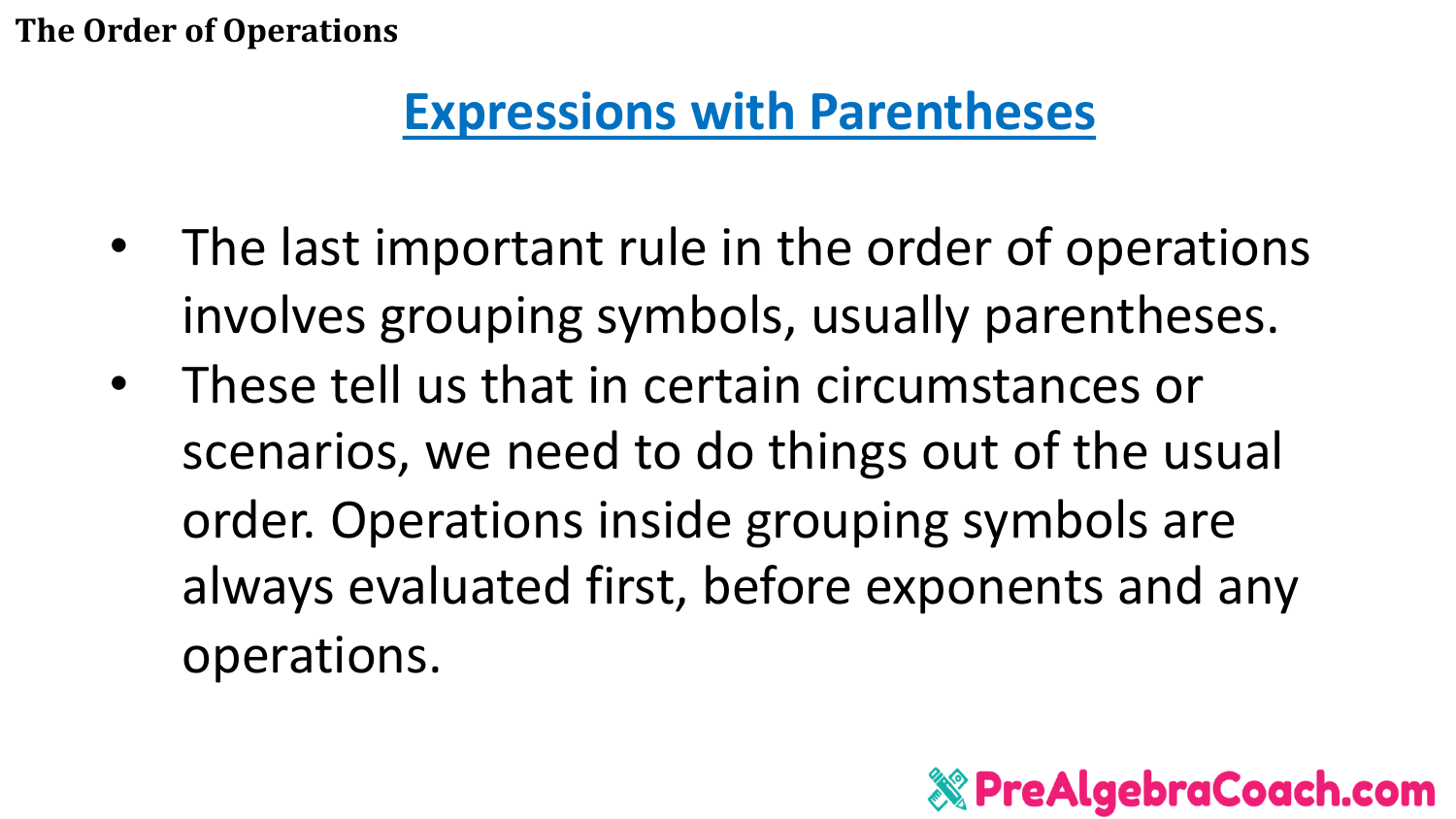## **Sample Problem 3**: **: Find the value of each numerical expression. Follow the order of operations when finding each value.**

a. 
$$
6*(12+112) =
$$

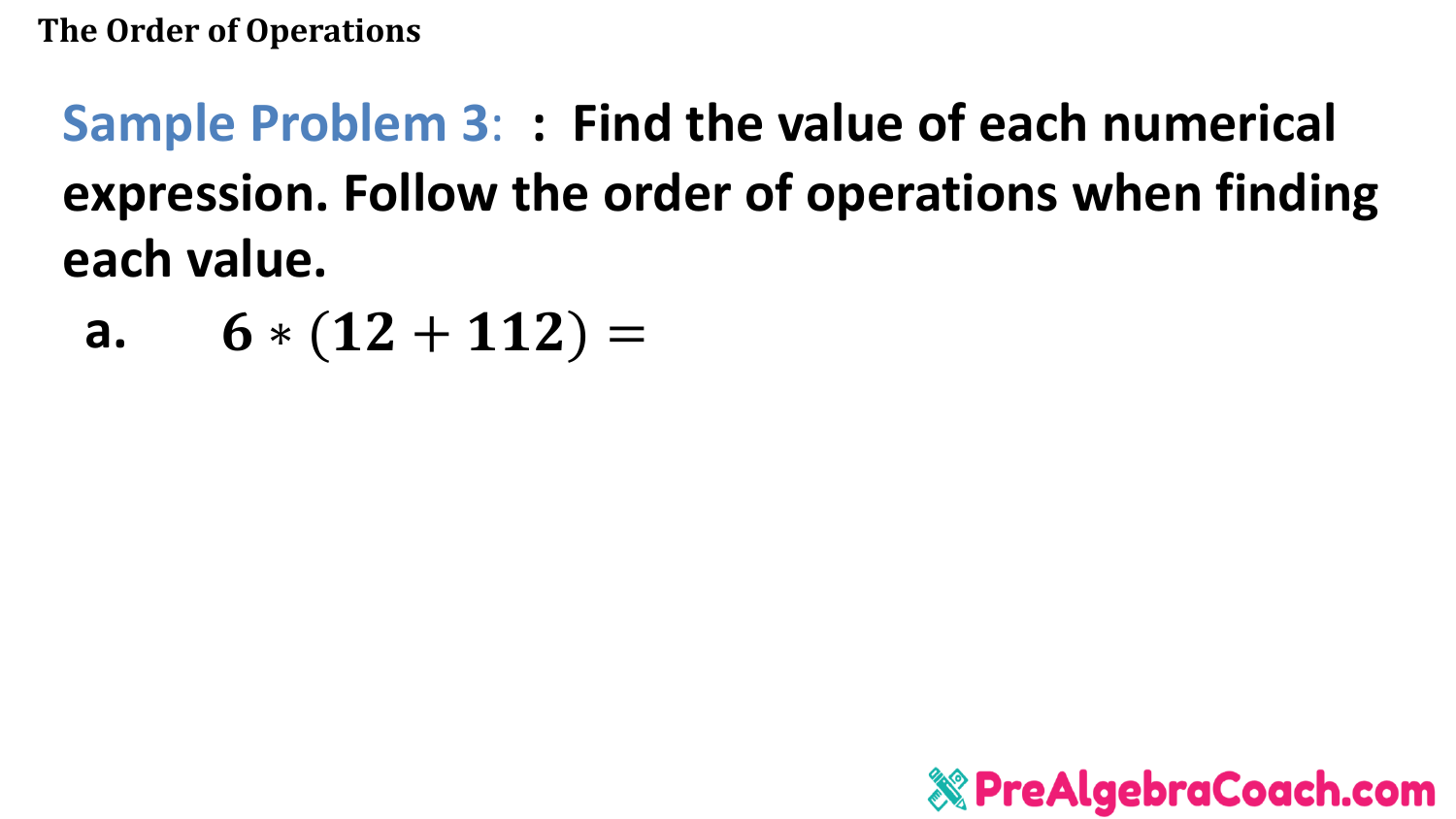**Sample Problem 3**: **: Find the value of each numerical expression. Follow the order of operations when finding each value.**

- **a.**  $6*(12+112)=$ 
	- $= 6 * 124 =$
	- $= 744$

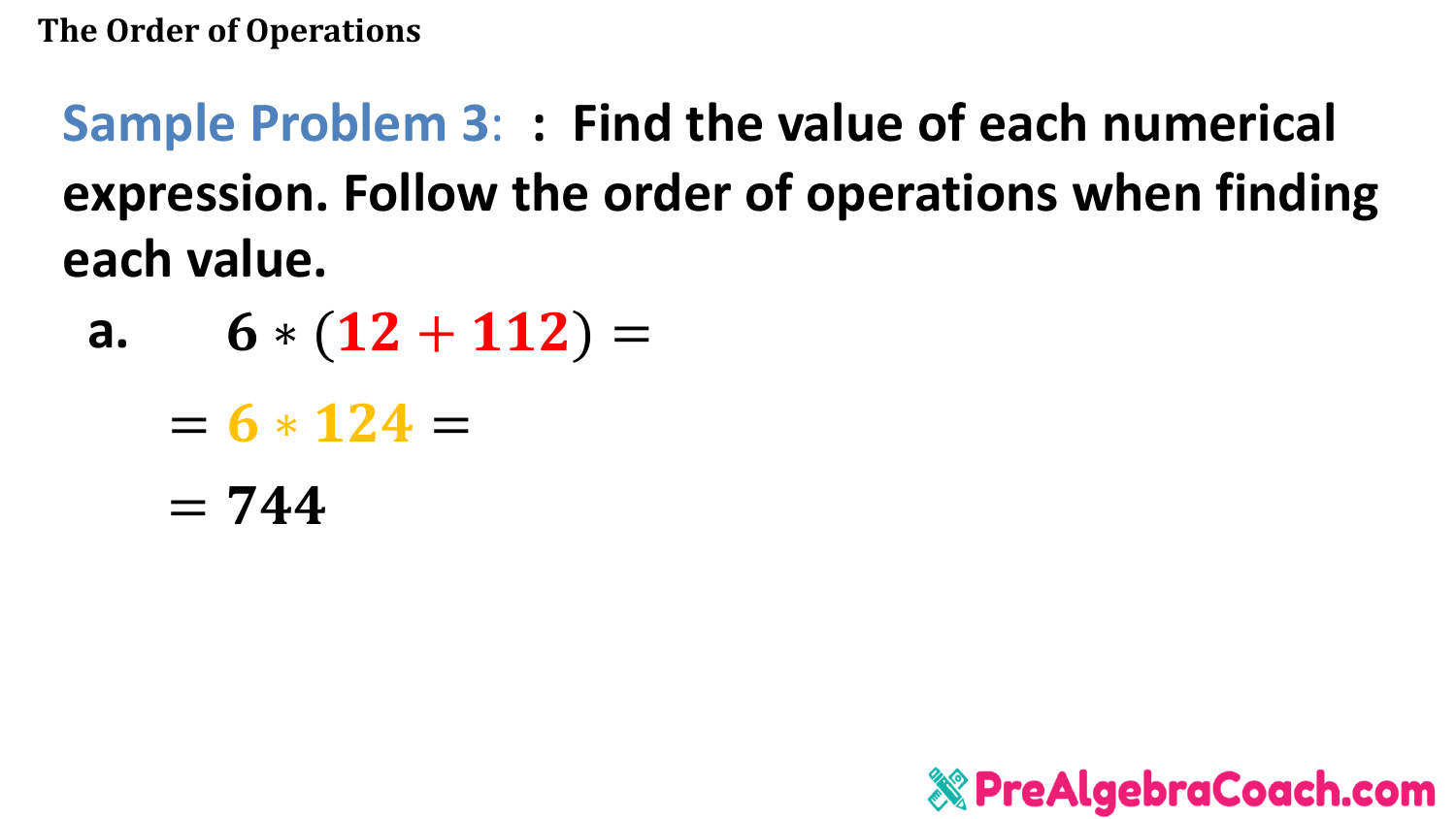Sample Problem 3:: Find the value of each numerical expression. Follow the order of operations when finding each value.

**b.** 
$$
296 - (65 * 2 - 32 \div 4) =
$$

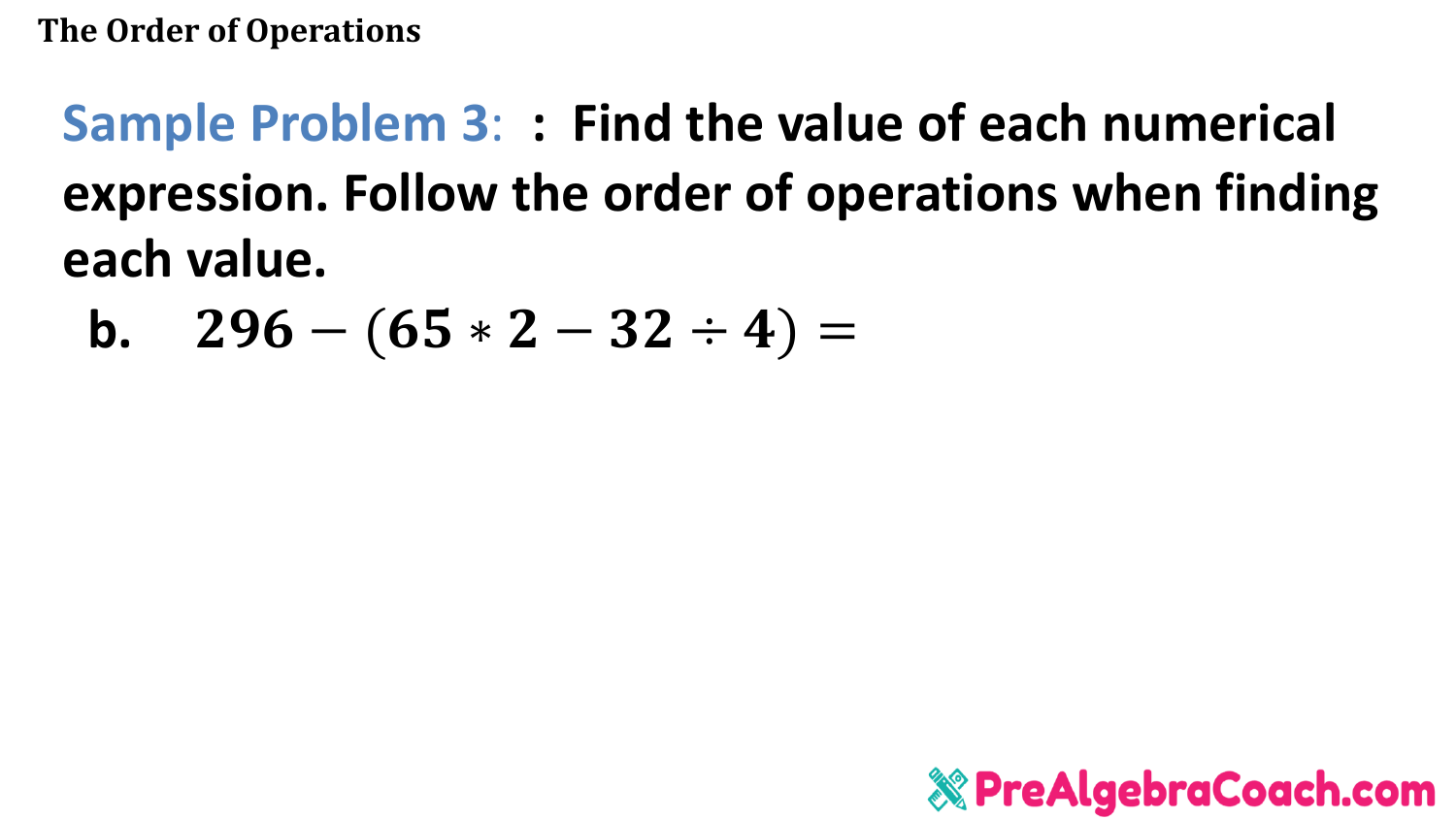**Sample Problem 3**: **: Find the value of each numerical expression. Follow the order of operations when finding each value.**

b. 
$$
296 - (65 * 2 - 32 \div 4) =
$$

- $= 296 (130 8) =$
- $= 296 122 =$
- $= 174$

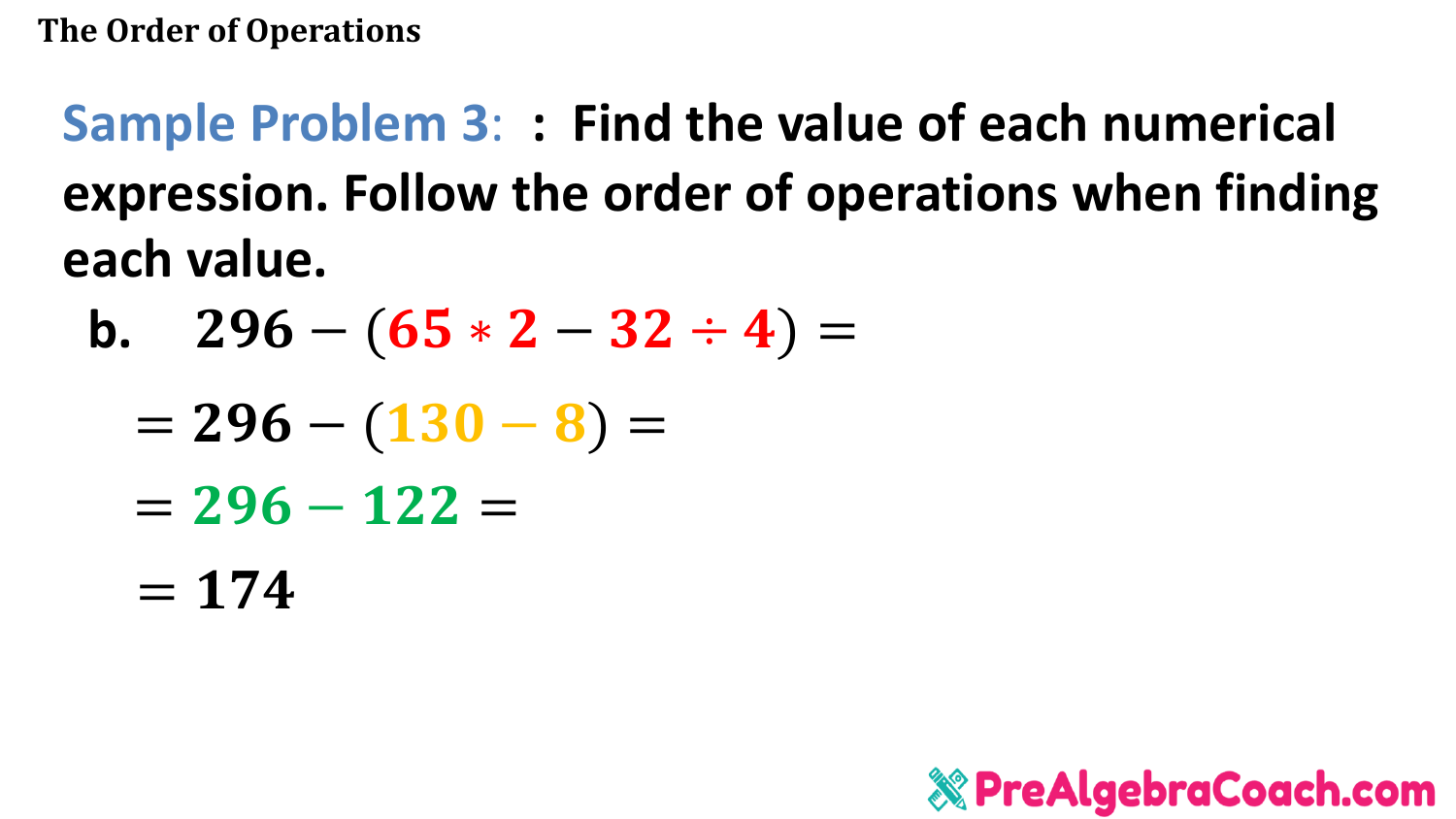Sample Problem 3:: Find the value of each numerical expression. Follow the order of operations when finding each value.

c. 
$$
2 * (625 \div 5 * 2 - 40 - 28 \div 4) =
$$

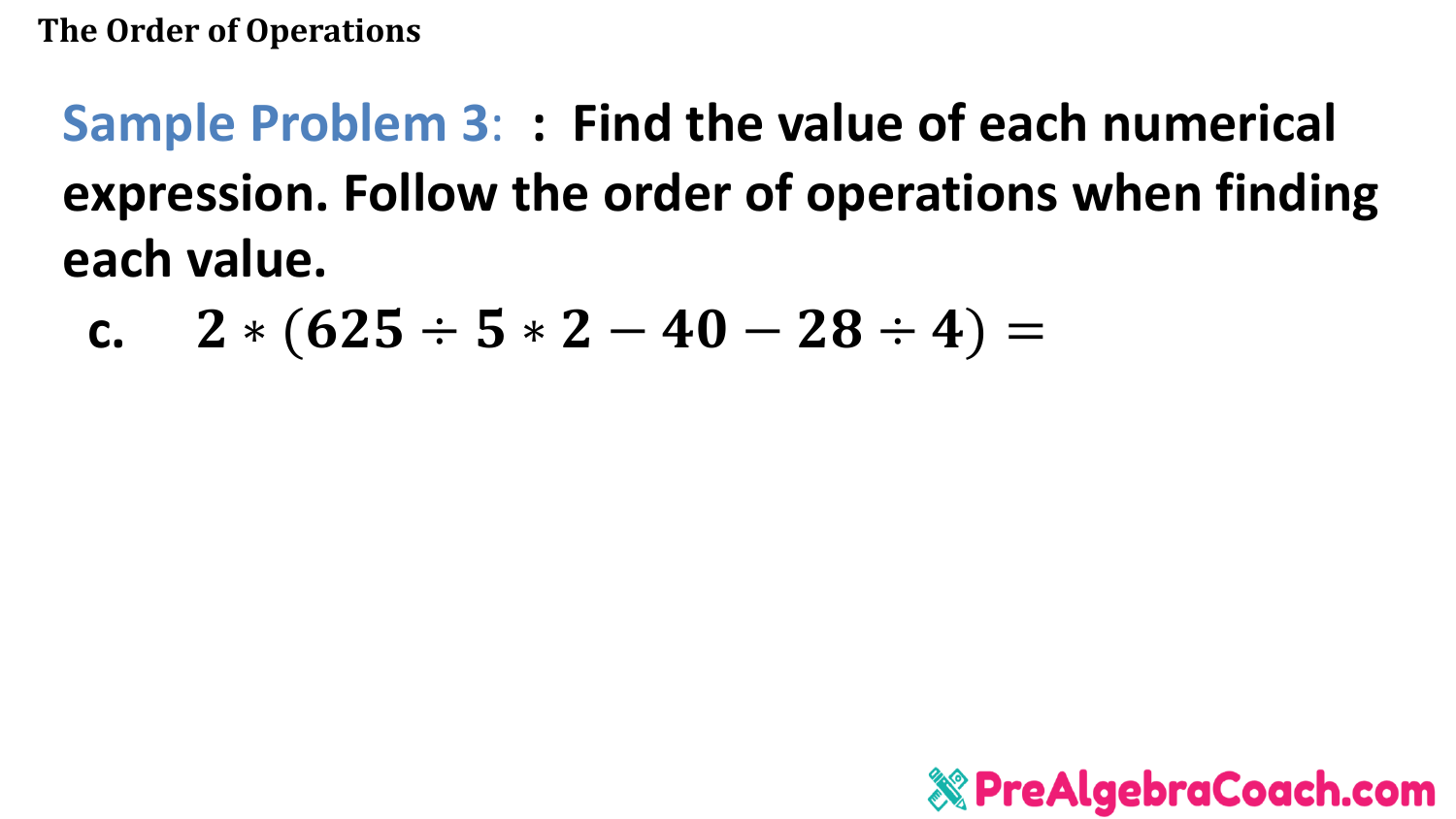**Sample Problem 3**: **: Find the value of each numerical expression. Follow the order of operations when finding each value.**

c. 
$$
2*(625 \div 5*2-40-28 \div 4)=
$$

$$
= 2 * (125 * 2 - 40 - 7) =
$$

$$
= 2 * (250 - 40 - 7) =
$$

$$
= 2 * (210 - 7) =
$$

 $= 2 * 203 = 406$ 

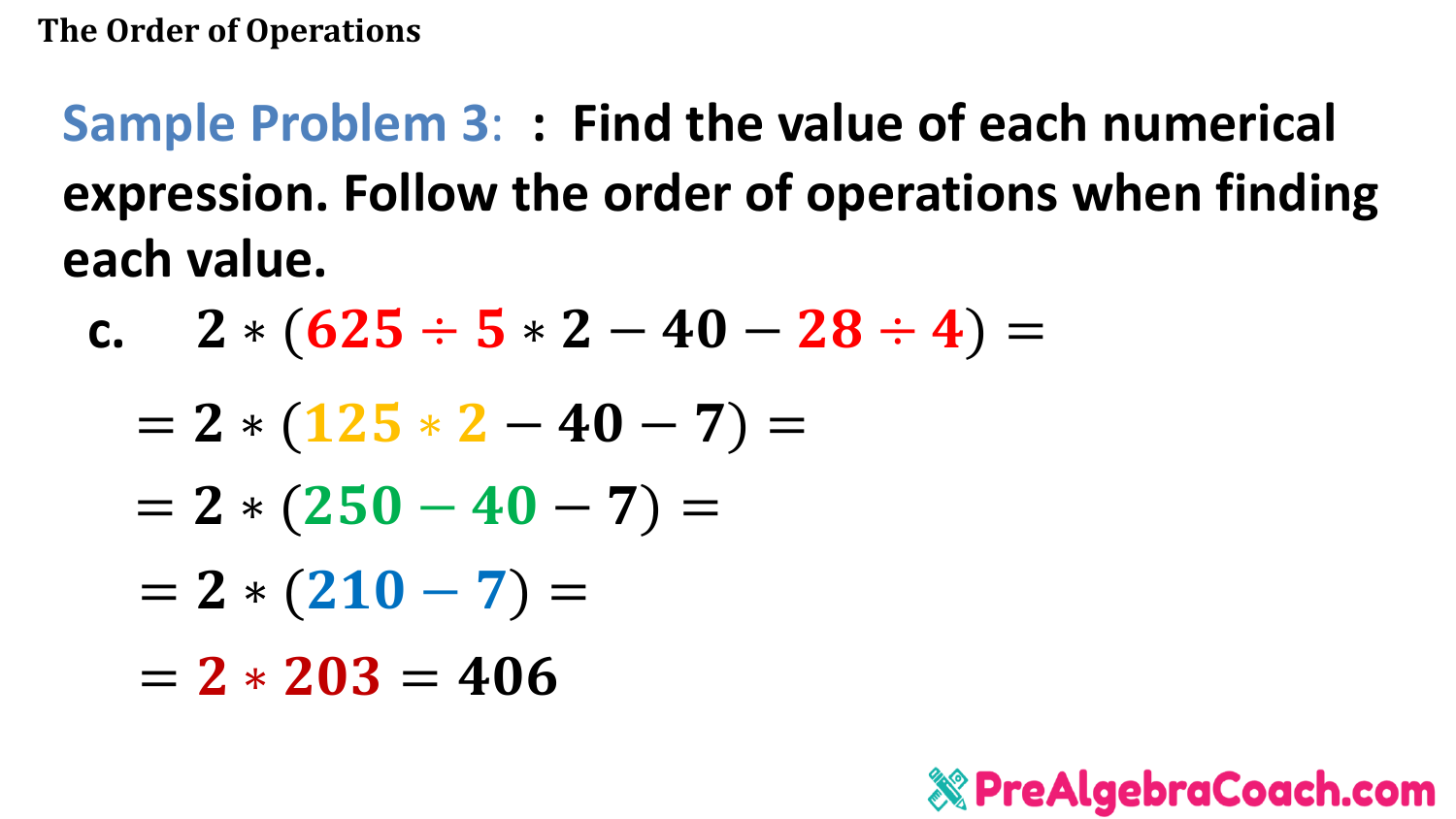### **Expressions with Parentheses and Exponents**

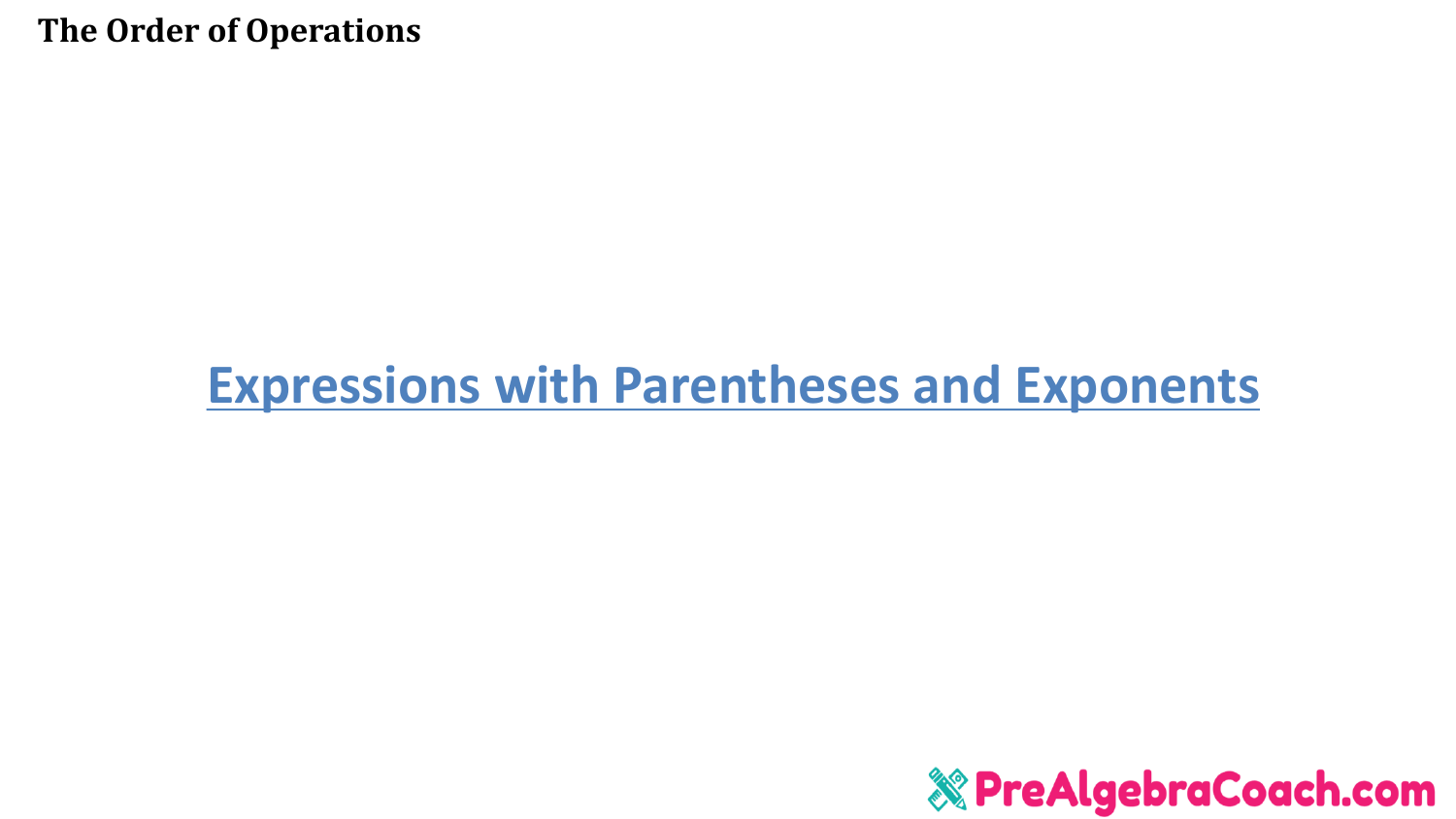## Sample Problem 4: Find the value of each numerical expression. Follow the order of operations when finding each value.

$$
\text{a.} \quad 100 - (8^2 \div 4 * 2 - 24 \div 8) =
$$

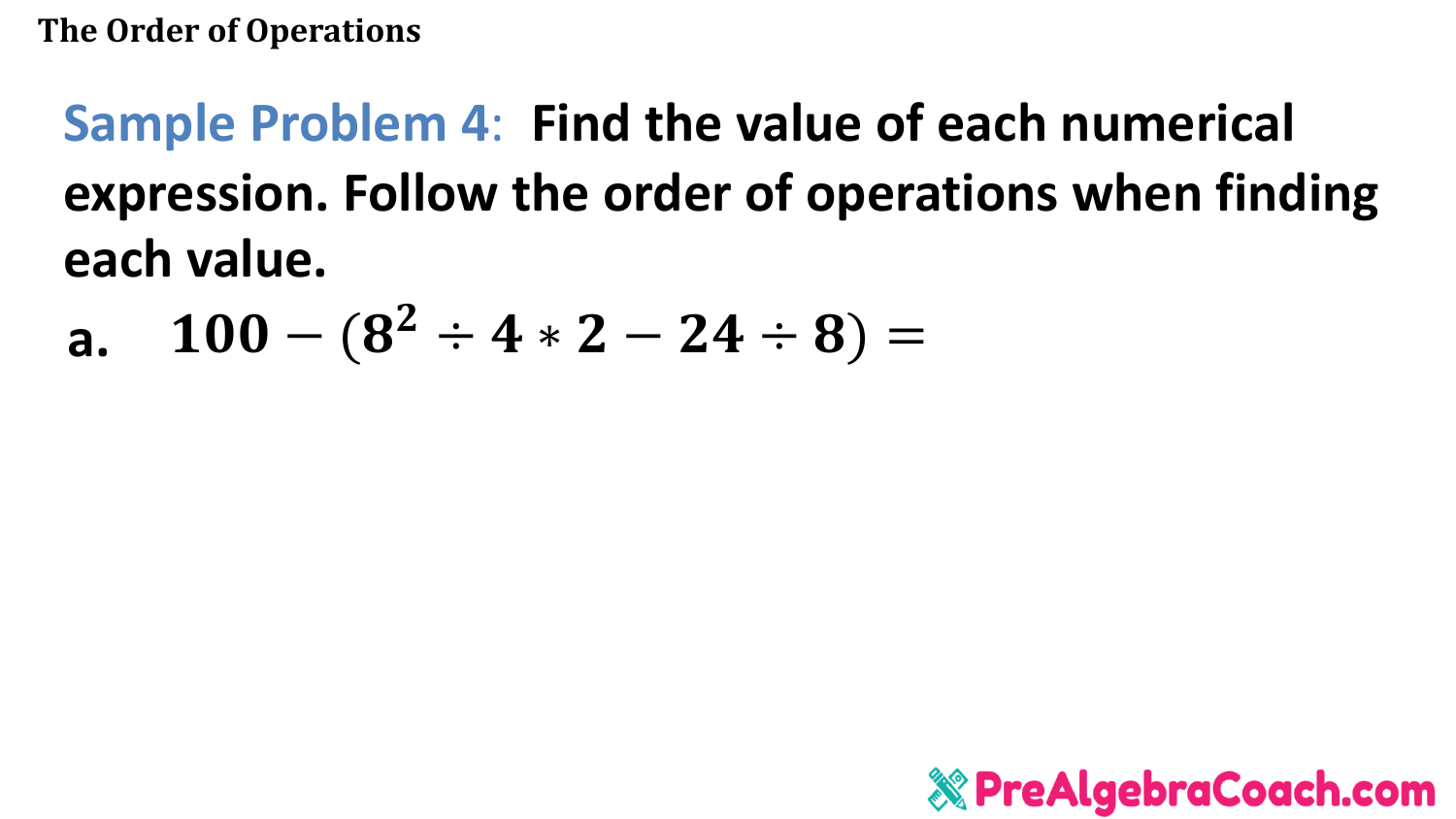**Sample Problem 4**: **Find the value of each numerical expression. Follow the order of operations when finding each value.**

a. 
$$
100 - (8^2 \div 4 \times 2 - 24 \div 8) =
$$

- $= 100 (64 \div 4 \times 2 24 \div 8) =$
- $= 100 (16 * 2 3) =$
- $= 100 (32 3) =$
- $= 100 29 =$
- $= 71$

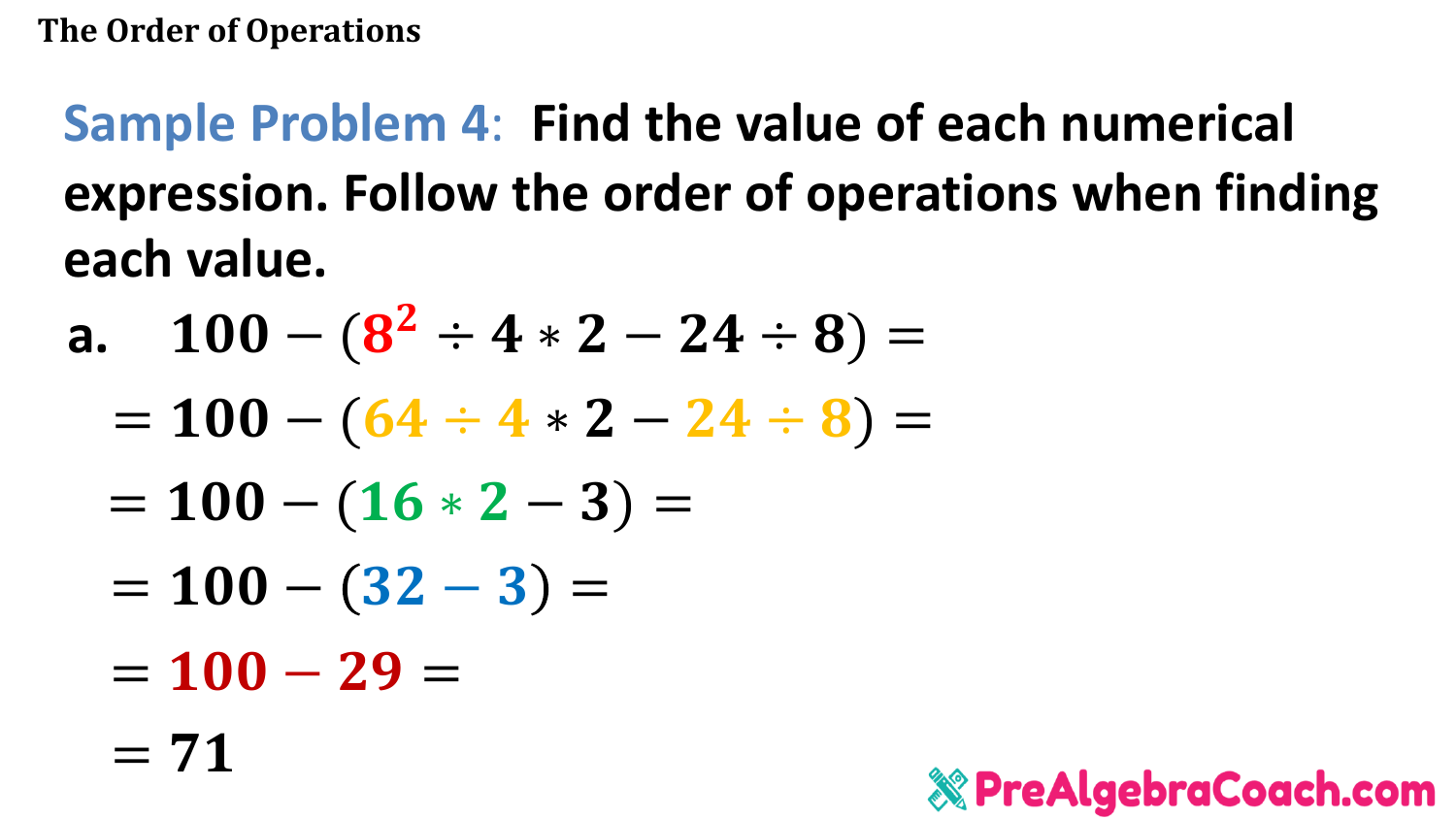Sample Problem 4: Find the value of each numerical expression. Follow the order of operations when finding each value.

**b.** 
$$
20^2 \div 100 + (7^2 + 10^2 \div 25) =
$$

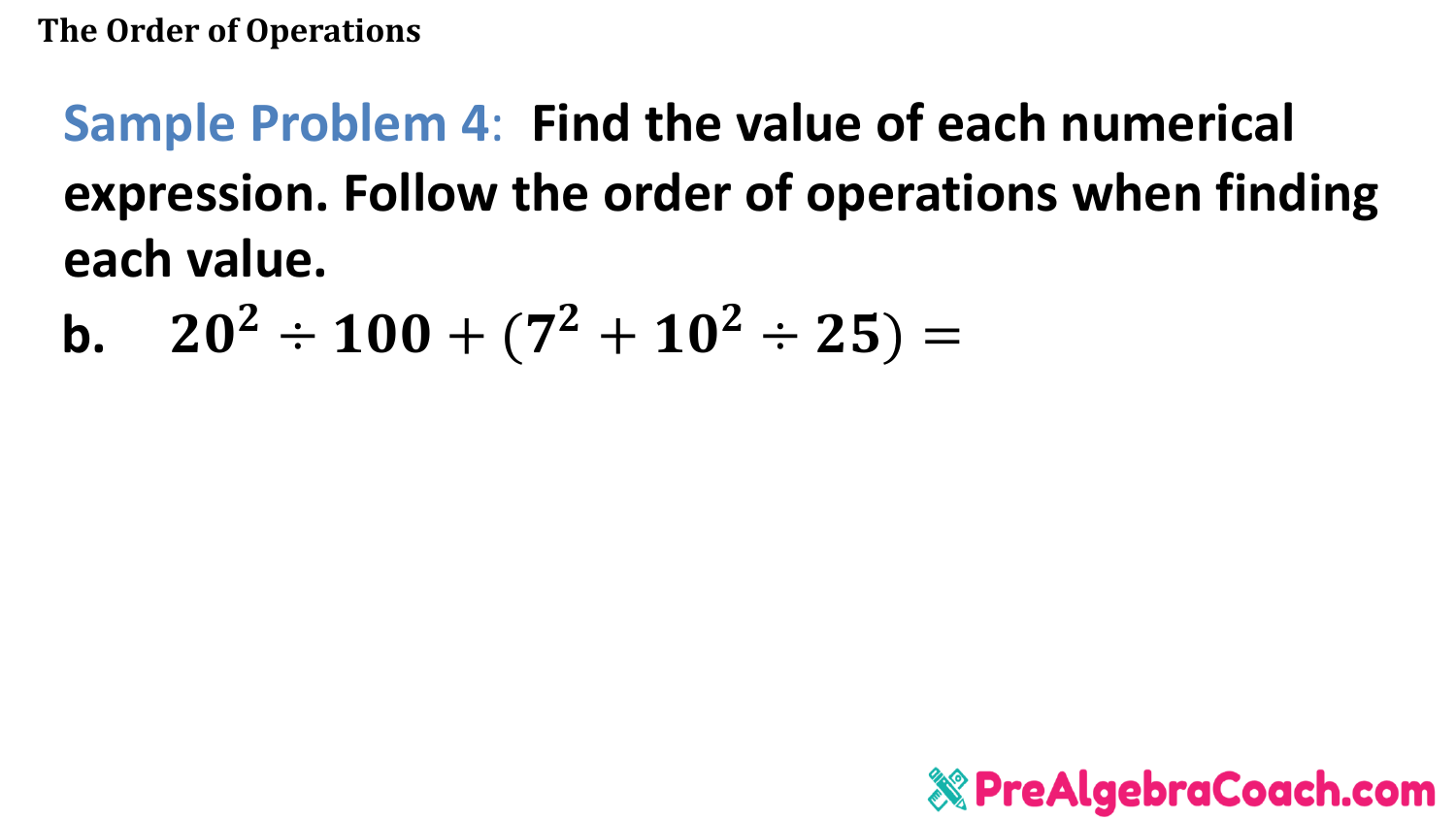**Sample Problem 4**: **Find the value of each numerical expression. Follow the order of operations when finding each value.**

- **b.**  $20^2 \div 100 + (7^2 + 10^2 \div 25) =$ 
	- $= 400 \div 100 + (49 + 100 \div 25) =$
	- $= 4 + (49 + 4) =$
	- $= 4 + 53 =$
	- $= 57$

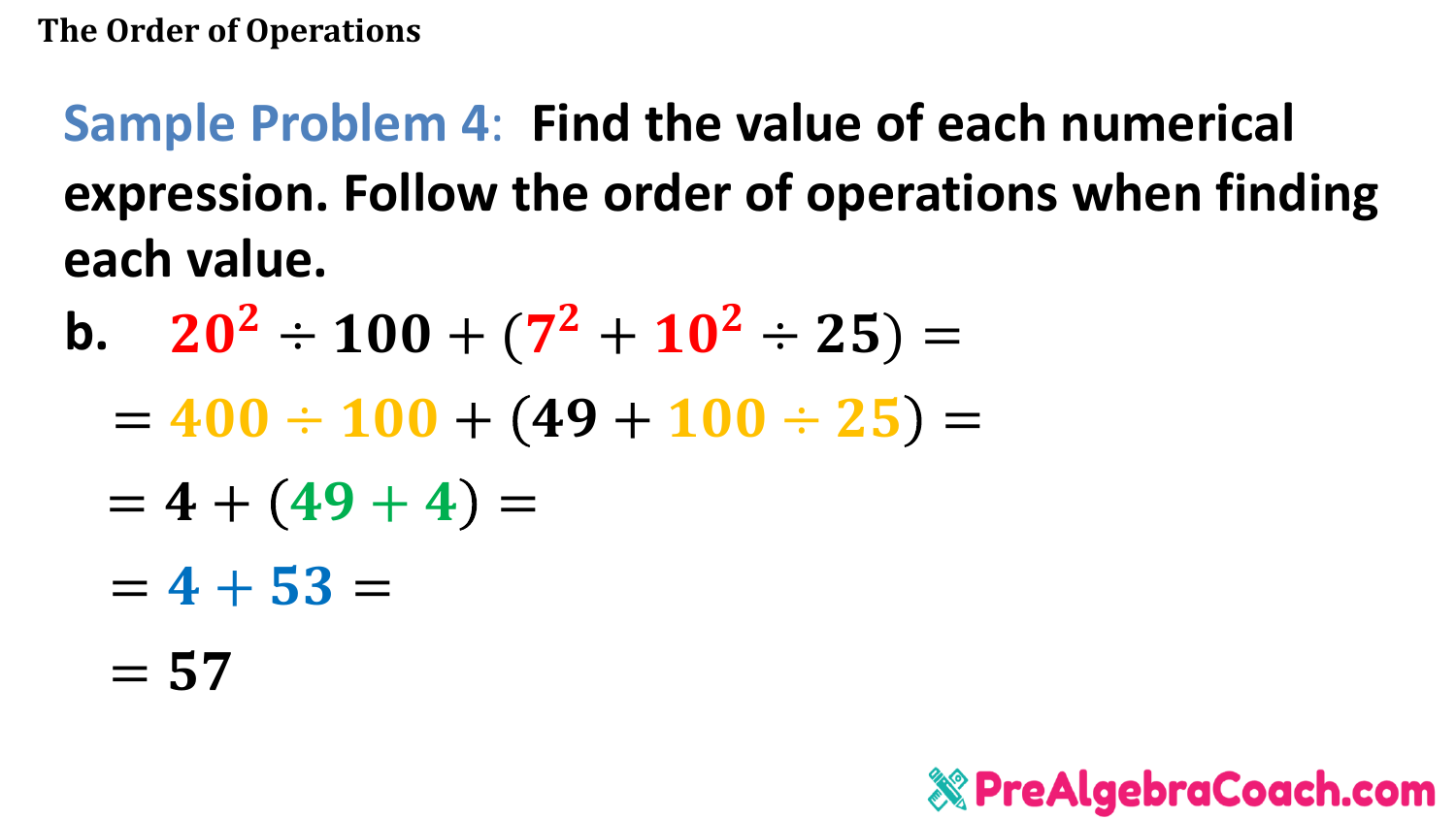#### Sample Problem 4: Find the value of each numerical expression. Follow the order of operations when finding each value.  $\sim$

c. 
$$
550 - (11^2 - 7^2 * 2)^2 =
$$